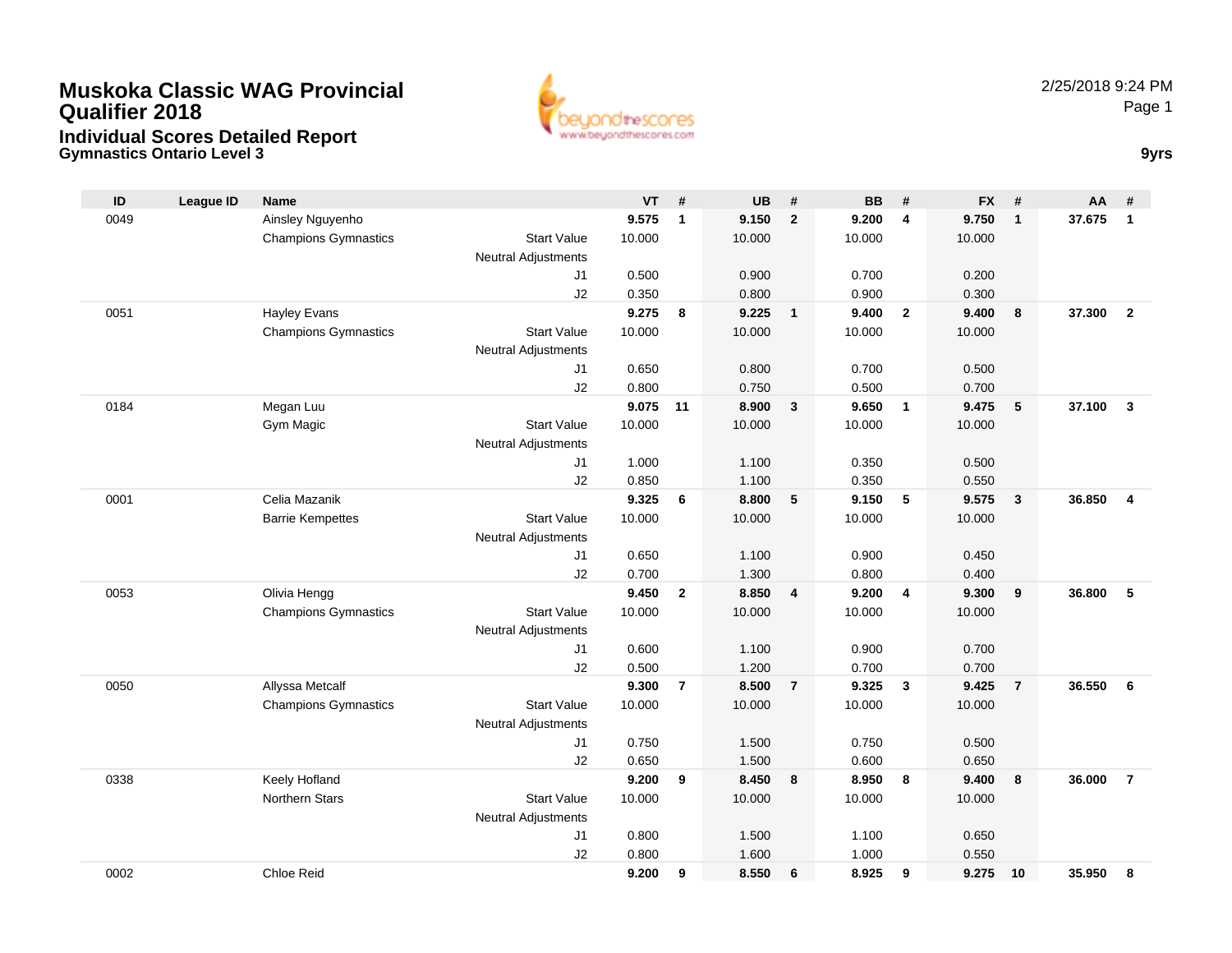2/25/2018 9:24 PM

|                                  |                                 | .                          |                |    |                |                |                |                |                |                         |           |    |
|----------------------------------|---------------------------------|----------------------------|----------------|----|----------------|----------------|----------------|----------------|----------------|-------------------------|-----------|----|
| idividual Scores Detailed Report | <b>Barrie Kempettes</b>         | <b>Start Value</b>         | 10.000         |    | 10.000         |                | 10.000         |                | 10.000         |                         |           |    |
|                                  |                                 | <b>Neutral Adjustments</b> |                |    |                |                |                |                |                |                         |           |    |
|                                  |                                 | J1<br>J2                   | 0.800<br>0.800 |    | 1.500<br>1.400 |                | 1.100<br>1.050 |                | 0.800<br>0.650 |                         |           |    |
| 0339                             | Ava Brousseau                   |                            | 9.275          | 8  | 8.500          | $\overline{7}$ | 9.000          | $\overline{7}$ | 9.125          | 12                      | 35.900    | 9  |
|                                  | Northern Stars                  | <b>Start Value</b>         | 10.000         |    | 10.000         |                | 10.000         |                | 10.000         |                         |           |    |
|                                  |                                 | <b>Neutral Adjustments</b> |                |    |                |                |                |                |                |                         |           |    |
|                                  |                                 | J1                         | 0.750          |    | 1.500          |                | 0.900          |                | 0.700          |                         |           |    |
|                                  |                                 | J2                         | 0.700          |    | 1.500          |                | 1.100          |                | 1.050          |                         |           |    |
| 0423                             | Myah Stefanizzi                 |                            | 8.900          | 14 | 8.400          | 9              | 8.775 12       |                | 9.500          | $\overline{\mathbf{4}}$ | 35.575 10 |    |
|                                  | Sault Ste Marie Gymnastics Club | <b>Start Value</b>         | 10.000         |    | 10.000         |                | 10.000         |                | 10.000         |                         |           |    |
|                                  |                                 | <b>Neutral Adjustments</b> |                |    |                |                |                |                |                |                         |           |    |
|                                  |                                 | J1                         | 1.000          |    | 1.500          |                | 1.400          |                | 0.550          |                         |           |    |
|                                  |                                 | J2                         | 1.200          |    | 1.700          |                | 1.050          |                | 0.450          |                         |           |    |
| 0305                             | Hope Milton                     |                            | 9.400          | 3  | 7.800 15       |                | 8.725 14       |                | 9.450          | 6                       | 35.375 11 |    |
|                                  | Swing Spring Flip               | <b>Start Value</b>         | 10.000         |    | 10.000         |                | 10.000         |                | 10.000         |                         |           |    |
|                                  |                                 | <b>Neutral Adjustments</b> |                |    |                |                |                |                |                |                         |           |    |
|                                  |                                 | J1                         | 0.600          |    | 2.100          |                | 1.350          |                | 0.650          |                         |           |    |
|                                  |                                 | J2                         | 0.600          |    | 2.300          |                | 1.200          |                | 0.450          |                         |           |    |
| 0337                             | Piper Leeper                    |                            | 9.350          | 5  | 7.500          | 18             | 8.575 15       |                | 9.650          | $\overline{2}$          | 35.075 12 |    |
|                                  | Northern Stars                  | <b>Start Value</b>         | 10.000         |    | 10.000         |                | 10.000         |                | 10.000         |                         |           |    |
|                                  |                                 | <b>Neutral Adjustments</b> |                |    |                |                | $-0.100$       |                |                |                         |           |    |
|                                  |                                 | J1                         | 0.700          |    | 2.400          |                | 1.300          |                | 0.400          |                         |           |    |
|                                  |                                 | J2                         | 0.600          |    | 2.600          |                | 1.350          |                | 0.300          |                         |           |    |
| 0052                             | Chloe Lau                       |                            | 8.850          | 15 | 8.150 11       |                | 9.050          | 6              | 8.950          | 13                      | 35.000    | 13 |
|                                  | <b>Champions Gymnastics</b>     | <b>Start Value</b>         | 10.000         |    | 10.000         |                | 10.000         |                | 10.000         |                         |           |    |
|                                  |                                 | <b>Neutral Adjustments</b> |                |    |                |                |                |                |                |                         |           |    |
|                                  |                                 | J1                         | 1.200          |    | 1.800          |                | 0.950          |                | 1.100          |                         |           |    |
|                                  |                                 | J2                         | 1.100          |    | 1.900          |                | 0.950          |                | 1.000          |                         |           |    |
| 0439                             | Ava Cutting                     |                            | 9.175          | 10 | 8.375 10       |                | 8.125 18       |                | 9.150          | $-11$                   | 34.825 14 |    |
|                                  | <b>Muskoka Limberettes</b>      | <b>Start Value</b>         | 10.000         |    | 10.000         |                | 10.000         |                | 10.000         |                         |           |    |
|                                  |                                 | <b>Neutral Adjustments</b> |                |    |                |                |                |                |                |                         |           |    |
|                                  |                                 | J1                         | 0.850          |    | 1.700          |                | 2.000          |                | 0.850          |                         |           |    |
|                                  |                                 | J2                         | 0.800          |    | 1.550          |                | 1.750          |                | 0.850          |                         |           |    |
| 0424                             | Presley Nadon                   |                            | 8.675          | 17 | 7.925 13       |                | 8.750 13       |                | 9.400          | 8                       | 34.750 15 |    |
|                                  | Sault Ste Marie Gymnastics Club | <b>Start Value</b>         | 10.000         |    | 10.000         |                | 10.000         |                | 10.000         |                         |           |    |
|                                  |                                 | <b>Neutral Adjustments</b> |                |    |                |                |                |                |                |                         |           |    |
|                                  |                                 | J1                         | 1.350          |    | 1.950          |                | 1.200          |                | 0.700          |                         |           |    |
|                                  |                                 | J2                         | 1.300          |    | 2.200          |                | 1.300          |                | 0.500          |                         |           |    |
| 0070                             | Amber Loewen                    |                            | 9.050          | 12 | 7.850 14       |                | 8.825 10       |                | 8.925 14       |                         | 34.650 16 |    |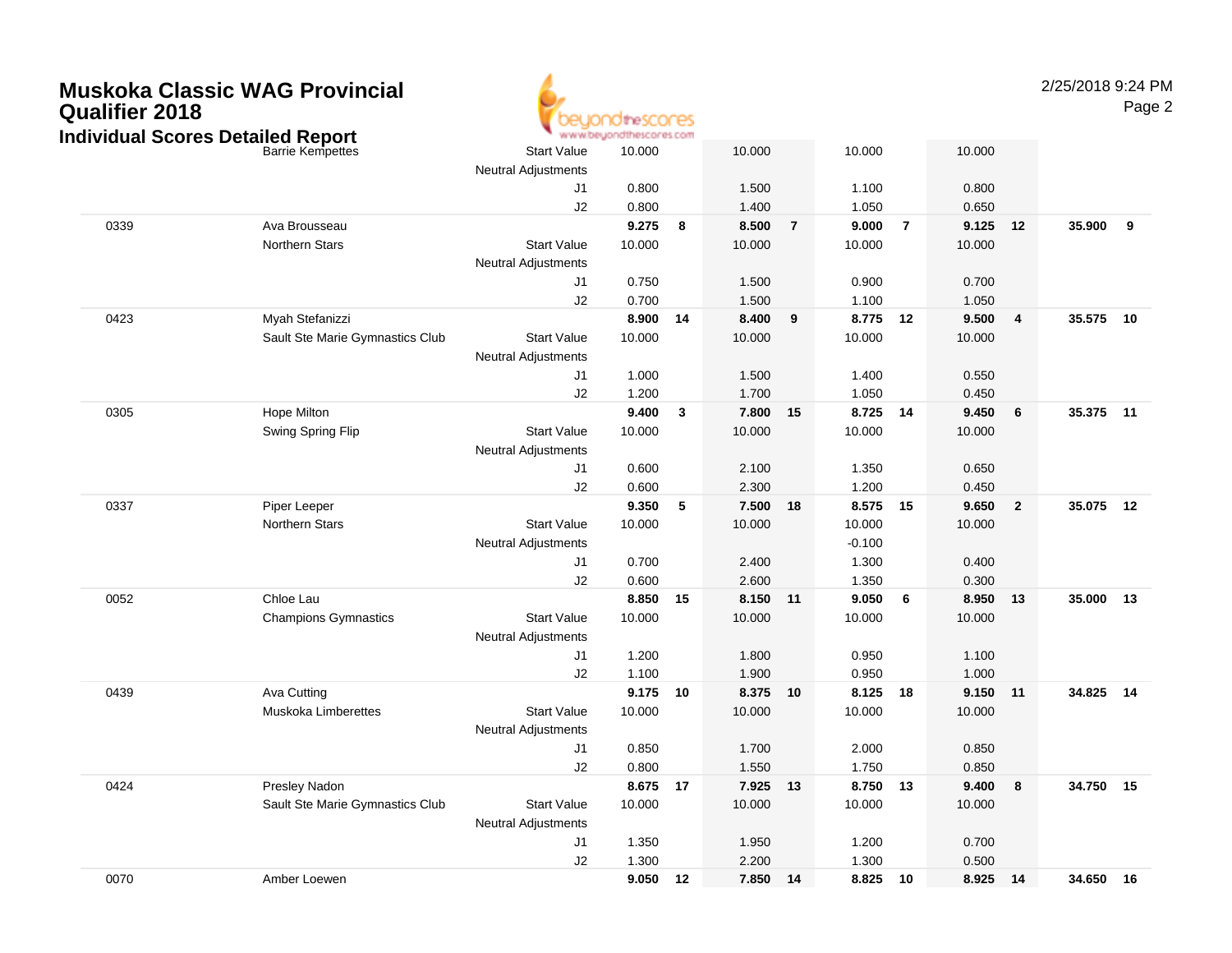| <b>Qualifier 2018</b> | <b>Muskoka Classic WAG Provincial</b><br><b>Individual Scores Detailed Report</b> |                            | theSCOCES |   |        |    |          |        |
|-----------------------|-----------------------------------------------------------------------------------|----------------------------|-----------|---|--------|----|----------|--------|
|                       | <b>Gymnastics Energy</b>                                                          | <b>Start Value</b>         | 10.000    |   | 10.000 |    | 10.000   | 10.000 |
|                       |                                                                                   | <b>Neutral Adjustments</b> |           |   |        |    |          |        |
|                       |                                                                                   | J1                         | 0.900     |   | 2.200  |    | 1.050    | 1.150  |
|                       |                                                                                   | J2                         | 1.000     |   | 2.100  |    | 1.300    | 1.000  |
| 0071                  | Rylan Kormos                                                                      |                            | 9.375     | 4 | 7.650  | 16 | 8.725 14 | 8.825  |
|                       | <b>Gymnastics Energy</b>                                                          | <b>Start Value</b>         | 10.000    |   | 10.000 |    | 10.000   | 10.000 |
|                       |                                                                                   | <b>Neutral Adjustments</b> |           |   |        |    |          |        |
|                       |                                                                                   | J1                         | 0.600     |   | 2.400  |    | .250     | .300   |

2/25/2018 9:24 PM

Page 3

|      |                                 |                            |        |    | .      |    | .0.000 |    | .0.000 |    |           |     |
|------|---------------------------------|----------------------------|--------|----|--------|----|--------|----|--------|----|-----------|-----|
|      |                                 | <b>Neutral Adjustments</b> |        |    |        |    |        |    |        |    |           |     |
|      |                                 | J1                         | 0.900  |    | 2.200  |    | 1.050  |    | 1.150  |    |           |     |
|      |                                 | J2                         | 1.000  |    | 2.100  |    | 1.300  |    | 1.000  |    |           |     |
| 0071 | Rylan Kormos                    |                            | 9.375  | 4  | 7.650  | 16 | 8.725  | 14 | 8.825  | 16 | 34.575 17 |     |
|      | <b>Gymnastics Energy</b>        | <b>Start Value</b>         | 10.000 |    | 10.000 |    | 10.000 |    | 10.000 |    |           |     |
|      |                                 | <b>Neutral Adjustments</b> |        |    |        |    |        |    |        |    |           |     |
|      |                                 | J1                         | 0.600  |    | 2.400  |    | 1.250  |    | 1.300  |    |           |     |
|      |                                 | J2                         | 0.650  |    | 2.300  |    | 1.300  |    | 1.050  |    |           |     |
| 0025 | Emma McCaskie                   |                            | 8.975  | 13 | 7.550  | 17 | 8.500  | 16 | 8.875  | 15 | 33.900    | 18  |
|      | <b>Barrie Kempettes</b>         | <b>Start Value</b>         | 10.000 |    | 10.000 |    | 10.000 |    | 10.000 |    |           |     |
|      |                                 | <b>Neutral Adjustments</b> |        |    |        |    |        |    |        |    |           |     |
|      |                                 | J1                         | 1.050  |    | 2.400  |    | 1.650  |    | 1.250  |    |           |     |
|      |                                 | J2                         | 1.000  |    | 2.500  |    | 1.350  |    | 1.000  |    |           |     |
| 0273 | Sienna Azizzada                 |                            | 8.750  | 16 | 7.950  | 12 | 8.800  | 11 | 7.975  | 18 | 33.475    | 19  |
|      | <b>Synergy Gymnastics</b>       | <b>Start Value</b>         | 10.000 |    | 10.000 |    | 10.000 |    | 10.000 |    |           |     |
|      |                                 | <b>Neutral Adjustments</b> |        |    |        |    |        |    |        |    |           |     |
|      |                                 | J1                         | 1.200  |    | 2.100  |    | 1.200  |    | 1.850  |    |           |     |
|      |                                 | J2                         | 1.300  |    | 2.000  |    | 1.200  |    | 2.200  |    |           |     |
| 0260 | <b>Taryn Galante</b>            |                            | 9.050  | 12 | 7.000  | 19 | 8.300  | 17 | 8.325  | 17 | 32.675    | -20 |
|      | <b>Synergy Gymnastics</b>       | <b>Start Value</b>         | 10.000 |    | 10.000 |    | 10.000 |    | 10.000 |    |           |     |
|      |                                 | <b>Neutral Adjustments</b> |        |    |        |    |        |    |        |    |           |     |
|      |                                 | J1                         | 0.900  |    | 2.900  |    | 1.700  |    | 1.550  |    |           |     |
|      |                                 | J2                         | 1.000  |    | 3.100  |    | 1.700  |    | 1.800  |    |           |     |
| 0061 | <b>Isabelle Daoust</b>          |                            | 8.650  | 18 | 6.200  | 20 | 7.975  | 19 | 7.775  | 19 | 30.600    | 21  |
|      | <b>Extreme North Gymnastics</b> | <b>Start Value</b>         | 10.000 |    | 10.000 |    | 10.000 |    | 10.000 |    |           |     |
|      |                                 | <b>Neutral Adjustments</b> |        |    |        |    |        |    |        |    |           |     |
|      |                                 | J1                         | 1.300  |    | 3.700  |    | 2.150  |    | 2.150  |    |           |     |
|      |                                 | J2                         | 1.400  |    | 3.900  |    | 1.900  |    | 2.300  |    |           |     |
|      |                                 |                            |        |    |        |    |        |    |        |    |           |     |

#### **Gymnastics Ontario Level 3**

**ID League ID Name VT # UB # BB # FX # AA #** 0048 Chloe Loveys **9.650 <sup>1</sup> 9.275 <sup>2</sup> 9.450 <sup>2</sup> 9.700 <sup>1</sup> 38.075 <sup>1</sup>** Champions Gymnastics Start Valuee 10.000 10.000 10.000 10.000 Neutral Adjustments J1 0.400 0.700 0.600 0.200 J2 0.300 0.750 0.500 0.400 0344Alexandra Faria **9.050 <sup>12</sup> 9.350 <sup>1</sup> 9.600 <sup>1</sup> 9.400 <sup>3</sup> 37.400 <sup>2</sup>**

**11yrs A**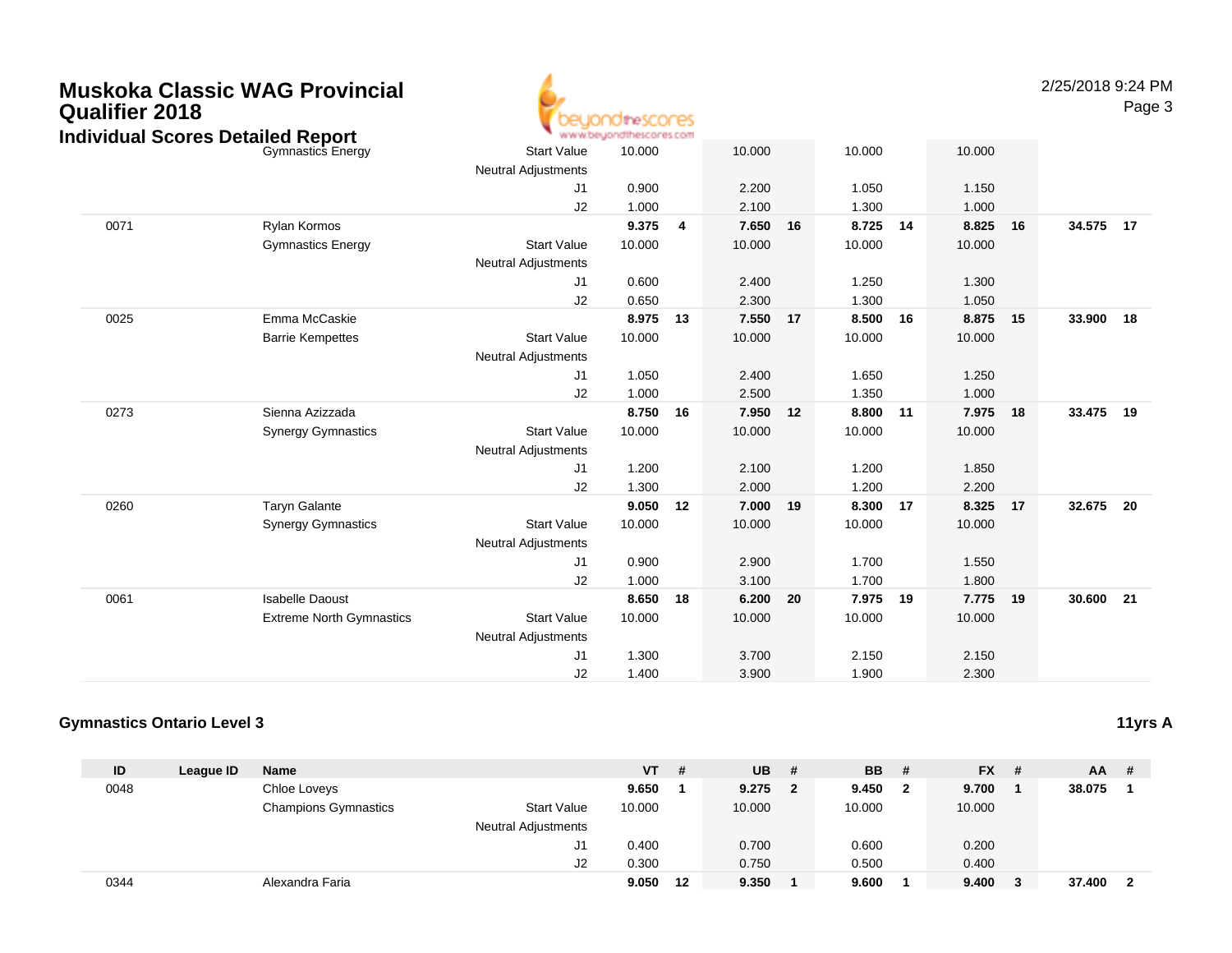| <b>Qualifier 2018</b> | <b>Muskoka Classic WAG Provincial</b>                      |                            | direscores                        |                |        |                |          |              |        |                         | 2/25/2018 9:24 | Pag            |
|-----------------------|------------------------------------------------------------|----------------------------|-----------------------------------|----------------|--------|----------------|----------|--------------|--------|-------------------------|----------------|----------------|
|                       | <b>Individual Scores Detailed Report</b><br>Northern Stars | <b>Start Value</b>         | www.beyondthescores.com<br>10.000 |                | 10.000 |                | 10.000   |              | 10.000 |                         |                |                |
|                       |                                                            | <b>Neutral Adjustments</b> |                                   |                |        |                |          |              |        |                         |                |                |
|                       |                                                            | J <sub>1</sub>             | 0.900                             |                | 0.600  |                | 0.500    |              | 0.600  |                         |                |                |
|                       |                                                            | J2                         | 1.000                             |                | 0.700  |                | 0.300    |              | 0.600  |                         |                |                |
| 0306                  | Rylan McCulloch                                            |                            | 9.300                             | 6              | 8.550  | 6              | 9.425    | $\mathbf{3}$ | 9.700  | $\overline{1}$          | 36.975         | $\mathbf{3}$   |
|                       | Swing Spring Flip                                          | <b>Start Value</b>         | 10.000                            |                | 10.000 |                | 10.000   |              | 10.000 |                         |                |                |
|                       |                                                            | <b>Neutral Adjustments</b> |                                   |                |        |                |          |              |        |                         |                |                |
|                       |                                                            | J1                         | 0.650                             |                | 1.400  |                | 0.650    |              | 0.250  |                         |                |                |
|                       |                                                            | J2                         | 0.750                             |                | 1.500  |                | 0.500    |              | 0.350  |                         |                |                |
| 0343                  | Raiya Williams                                             |                            | 9.375                             | 5              | 8.800  | 4              | 9.200    | 6            | 9.575  | $\overline{2}$          | 36.950         | 4              |
|                       | <b>Northern Stars</b>                                      | <b>Start Value</b>         | 10.000                            |                | 10.000 |                | 10.000   |              | 10.000 |                         |                |                |
|                       |                                                            | <b>Neutral Adjustments</b> |                                   |                |        |                |          |              |        |                         |                |                |
|                       |                                                            | J1                         | 0.650                             |                | 1.200  |                | 0.800    |              | 0.350  |                         |                |                |
|                       |                                                            | J2                         | 0.600                             |                | 1.200  |                | 0.800    |              | 0.500  |                         |                |                |
| 0350                  | Erica Balunova                                             |                            | 9.275                             | $\overline{7}$ | 9.050  | $\mathbf{3}$   | 9.250    | 5            | 9.175  | $\overline{7}$          | 36.750         | 5              |
|                       | Northern Stars                                             | <b>Start Value</b>         | 10.000                            |                | 10.000 |                | 10.000   |              | 10.000 |                         |                |                |
|                       |                                                            | <b>Neutral Adjustments</b> |                                   |                |        |                |          |              |        |                         |                |                |
|                       |                                                            | J1                         | 0.700                             |                | 1.000  |                | 0.850    |              | 0.900  |                         |                |                |
|                       |                                                            | J2                         | 0.750                             |                | 0.900  |                | 0.650    |              | 0.750  |                         |                |                |
| 0418                  | Sophie Rose                                                |                            | 9.550                             | $\overline{2}$ | 8.625  | 5              | 8.775 12 |              | 9.275  | 5                       | 36.225         | 6              |
|                       | Sault Ste Marie Gymnastics Club                            | <b>Start Value</b>         | 10.000                            |                | 10.000 |                | 10.000   |              | 10.000 |                         |                |                |
|                       |                                                            | <b>Neutral Adjustments</b> |                                   |                |        |                |          |              |        |                         |                |                |
|                       |                                                            | J1                         | 0.500                             |                | 1.450  |                | 1.350    |              | 0.700  |                         |                |                |
|                       |                                                            | J2                         | 0.400                             |                | 1.300  |                | 1.100    |              | 0.750  |                         |                |                |
| 0093                  | Clara Gretsinger                                           |                            | 9.175                             | 9              | 8.475  | $\overline{7}$ | 9.375    | 4            | 9.150  | 8                       | 36.175         | $\overline{7}$ |
|                       | <b>Gymnastics Energy</b>                                   | <b>Start Value</b>         | 10.000                            |                | 10.000 |                | 10.000   |              | 10.000 |                         |                |                |
|                       |                                                            | <b>Neutral Adjustments</b> |                                   |                |        |                |          |              |        |                         |                |                |
|                       |                                                            | J1                         | 0.800                             |                | 1.600  |                | 0.550    |              | 0.900  |                         |                |                |
|                       |                                                            | J2                         | 0.850                             |                | 1.450  |                | 0.700    |              | 0.800  |                         |                |                |
| 0308                  | <b>Bella Hobson</b>                                        |                            | 9.400                             | $\overline{4}$ | 8.450  | 8              | 8.875    | 9            | 9.325  | $\overline{\mathbf{4}}$ | 36.050         | 8              |
|                       | Swing Spring Flip                                          | <b>Start Value</b>         | 10.000                            |                | 10.000 |                | 10.000   |              | 10.000 |                         |                |                |
|                       |                                                            | <b>Neutral Adjustments</b> |                                   |                |        |                |          |              |        |                         |                |                |
|                       |                                                            | J1                         | 0.600                             |                | 1.550  |                | 1.050    |              | 0.750  |                         |                |                |
|                       |                                                            | J2                         | 0.600                             |                | 1.550  |                | 1.200    |              | 0.600  |                         |                |                |
| 0325                  | Katie MacFarlane                                           |                            | 9.150                             | 10             | 8.475  | $\overline{7}$ | 8.750    | 13           | 9.200  | 6                       | 35.575         | 9              |

Neutral Adjustments

J1

J2

b 3tart Value 10.000 10.000 10.000 10.000 10.000

0.900 1.450 1.100 0.750

0.800 1.600 1.400 0.850

### PM

Page 4

0141Ella Brideaux **9.275 <sup>7</sup> 7.775 <sup>12</sup> 8.800 <sup>11</sup> 9.275 <sup>5</sup> 35.125 <sup>10</sup>**

Sault YMCA Gymnastic Club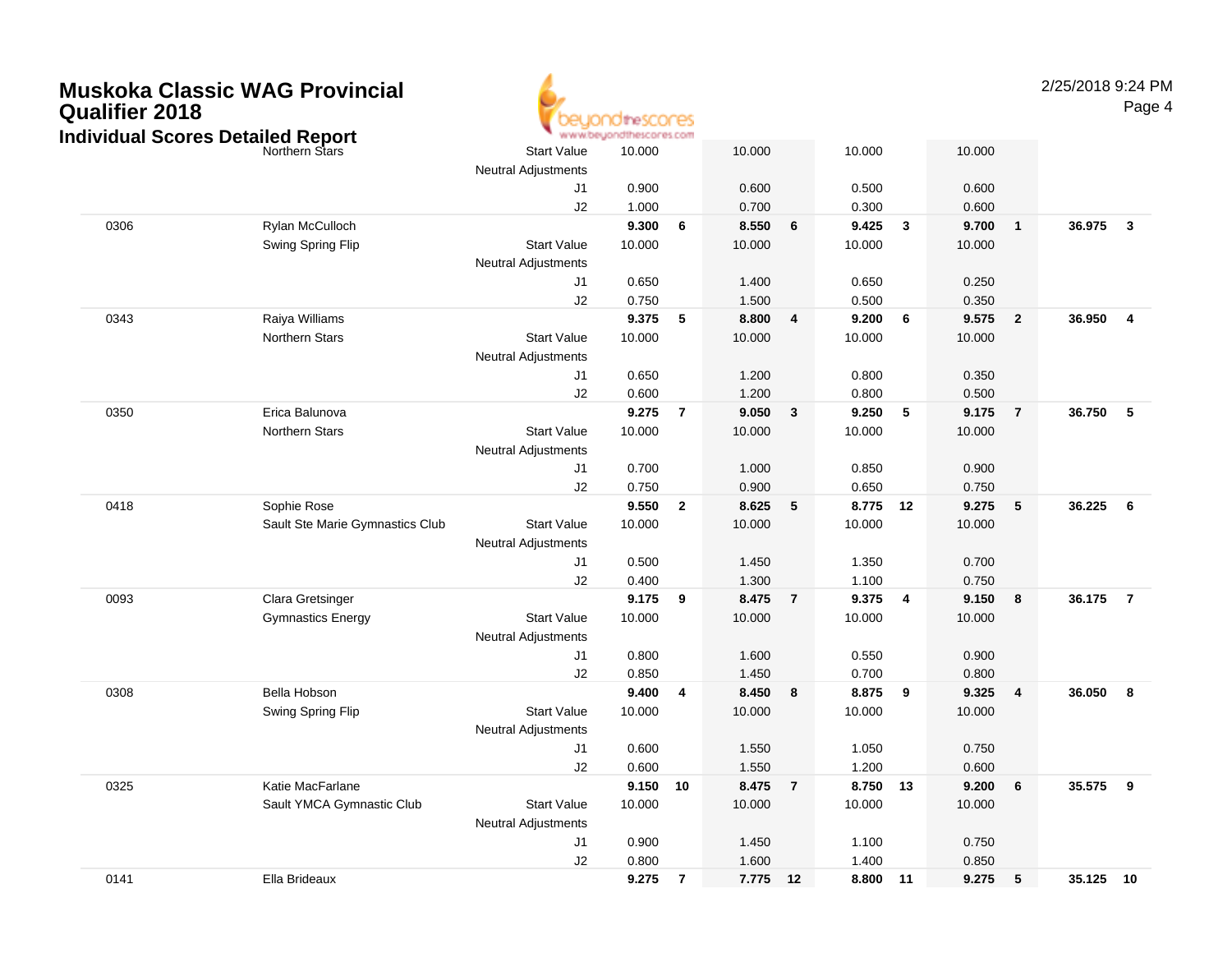| <b>Qualifier 2018</b> | <b>Muskoka Classic WAG Provincial</b><br><b>Individual Scores Detailed Report</b> |                            | peyondthescores<br>www.beyondthescores.com |                         |        |    |        |                |        |    | 2/25/2018 9:24 PM | Page 5 |
|-----------------------|-----------------------------------------------------------------------------------|----------------------------|--------------------------------------------|-------------------------|--------|----|--------|----------------|--------|----|-------------------|--------|
|                       | Gym Magic                                                                         | <b>Start Value</b>         | 10.000                                     |                         | 10.000 |    | 10.000 |                | 10.000 |    |                   |        |
|                       |                                                                                   | <b>Neutral Adjustments</b> |                                            |                         |        |    |        |                |        |    |                   |        |
|                       |                                                                                   | J1                         | 0.700                                      |                         | 2.150  |    | 1.200  |                | 0.600  |    |                   |        |
|                       |                                                                                   | J2                         | 0.750                                      |                         | 2.300  |    | 1.200  |                | 0.850  |    |                   |        |
| 0372                  | Avah McConnell                                                                    |                            | 9.250                                      | - 8                     | 7.425  | 13 | 9.125  | $\overline{7}$ | 9.275  | 5  | 35.075            | 11     |
|                       | <b>Northern Stars</b>                                                             | <b>Start Value</b>         | 10.000                                     |                         | 10.000 |    | 10.000 |                | 10.000 |    |                   |        |
|                       |                                                                                   | <b>Neutral Adjustments</b> |                                            |                         |        |    |        |                |        |    |                   |        |
|                       |                                                                                   | J1                         | 0.800                                      |                         | 2.500  |    | 0.850  |                | 0.750  |    |                   |        |
|                       |                                                                                   | J2                         | 0.700                                      |                         | 2.650  |    | 0.900  |                | 0.700  |    |                   |        |
| 0074                  | <b>McKenna Stefels</b>                                                            |                            | 8.750                                      | 13                      | 8.275  | 9  | 8.950  | 8              | 8.850  | 10 | 34.825            | 12     |
|                       | <b>Gymnastics Energy</b>                                                          | <b>Start Value</b>         | 10.000                                     |                         | 10.000 |    | 10.000 |                | 10.000 |    |                   |        |
|                       |                                                                                   | <b>Neutral Adjustments</b> |                                            |                         |        |    |        |                |        |    |                   |        |
|                       |                                                                                   | J1                         | 1.300                                      |                         | 1.800  |    | 0.900  |                | 1.300  |    |                   |        |
|                       |                                                                                   | J2                         | 1.200                                      |                         | 1.650  |    | 1.200  |                | 1.000  |    |                   |        |
| 0149                  | Maebh Toledo                                                                      |                            | 9.450                                      | $\overline{\mathbf{3}}$ | 8.050  | 11 | 8.225  | 14             | 8.975  | 9  | 34.700            | 13     |
|                       | Gym Magic                                                                         | <b>Start Value</b>         | 10.000                                     |                         | 10.000 |    | 10.000 |                | 10.000 |    |                   |        |
|                       |                                                                                   | <b>Neutral Adjustments</b> |                                            |                         |        |    |        |                |        |    |                   |        |
|                       |                                                                                   | J1                         | 0.550                                      |                         | 2.000  |    | 1.850  |                | 1.100  |    |                   |        |
|                       |                                                                                   | J2                         | 0.550                                      |                         | 1.900  |    | 1.700  |                | 0.950  |    |                   |        |
| 0003                  | Mahi Patel                                                                        |                            | 9.125                                      | 11                      | 8.200  | 10 | 8.850  | 10             | 8.400  | 11 | 34.575            | 14     |
|                       | <b>Barrie Kempettes</b>                                                           | <b>Start Value</b>         | 10.000                                     |                         | 10.000 |    | 10.000 |                | 10.000 |    |                   |        |
|                       |                                                                                   | <b>Neutral Adjustments</b> |                                            |                         |        |    |        |                |        |    |                   |        |
|                       |                                                                                   | J1                         | 0.900                                      |                         | 1.900  |    | 1.050  |                | 1.750  |    |                   |        |
|                       |                                                                                   | J2                         | 0.850                                      |                         | 1.700  |    | 1.250  |                | 1.450  |    |                   |        |

#### **Gymnastics Ontario Level 3**

**ID League ID Name VT # UB # BB # FX # AA #** 0346 Sophie Dalziel **9.475 <sup>2</sup> 8.800 <sup>1</sup> 9.525 <sup>1</sup> 9.450 <sup>2</sup> 37.250 <sup>1</sup>** Northern Stars Start Valuee 10.000 10.000 10.000 10.000 Neutral Adjustments J1 0.500 1.100 0.450 0.600 J2 0.550 1.300 0.500 0.500 0089 Rheagan Hamm **9.325 <sup>4</sup> 8.650 <sup>4</sup> 9.500 <sup>2</sup> 9.500 <sup>1</sup> 36.975 <sup>2</sup>** Gymnastics Energy Start Valuee 10.000 10.000 10.000 10.000 Neutral Adjustments J1 0.650 1.300 0.600 0.550 J2 0.700 1.400 0.400 0.450 0256Alyssa Pauvif **9.300 <sup>5</sup> 8.750 <sup>2</sup> 9.400 <sup>3</sup> 9.425 <sup>3</sup> 36.875 <sup>3</sup>**

# **11yrs B**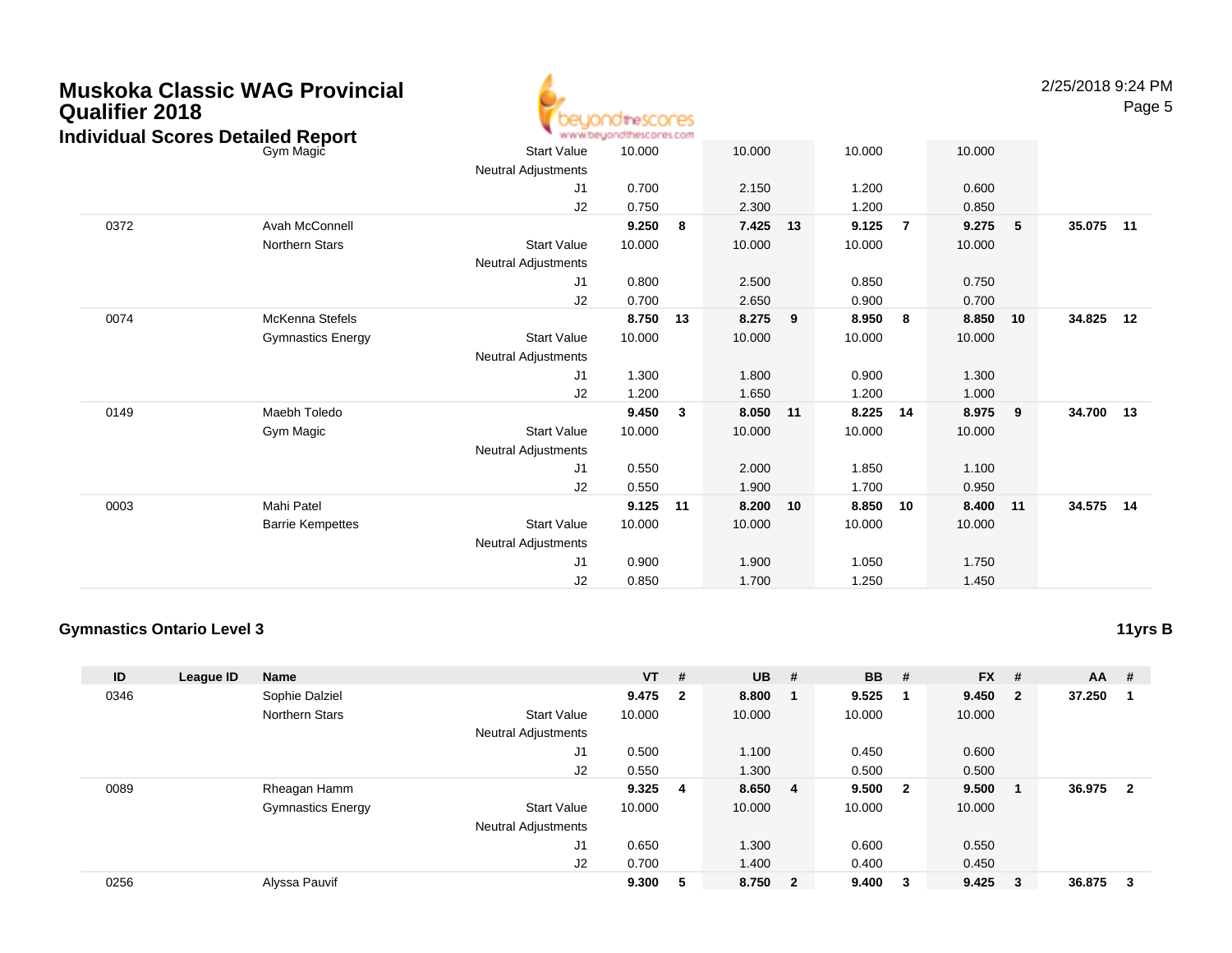#### **Muskoka Classic WAG ProvincialQualifier 2018**ΈS www.beuondthescores.com **Individual Scores Detailed Report**Synergy Gymnasticss Start Value Neutral AdjustmentsJ1

2/25/2018 9:24 PMPage 6

|      | Synergy Gymnastics              | <b>Start Value</b><br><b>Neutral Adjustments</b> | 10.000         |                | 10.000         |                | 10.000         |                | 10.000         |                         |           |                |
|------|---------------------------------|--------------------------------------------------|----------------|----------------|----------------|----------------|----------------|----------------|----------------|-------------------------|-----------|----------------|
|      |                                 | J1                                               | 0.600          |                | 1.250          |                | 0.650          |                | 0.650          |                         |           |                |
|      |                                 | J2                                               | 0.800          |                | 1.250          |                | 0.550          |                | 0.500          |                         |           |                |
| 0148 | Sydney Sookdeo                  |                                                  | 9.475          | $\mathbf{2}$   | 8.750          | $\overline{2}$ | 9.000          | 5              | 9.425          | $\overline{\mathbf{3}}$ | 36.650    | $\overline{4}$ |
|      | Gym Magic                       | <b>Start Value</b>                               | 10.000         |                | 10.000         |                | 10.000         |                | 10.000         |                         |           |                |
|      |                                 | <b>Neutral Adjustments</b>                       |                |                |                |                |                |                |                |                         |           |                |
|      |                                 | J1                                               | 0.600          |                | 1.300          |                | 1.050          |                | 0.550          |                         |           |                |
|      |                                 | J2                                               | 0.450          |                | 1.200          |                | 0.950          |                | 0.600          |                         |           |                |
| 0004 | Syenna Smith                    |                                                  | 9.600          | $\mathbf{1}$   | 8.700          | $\mathbf{3}$   | 8.225          | 10             | 9.450          | $\overline{2}$          | 35.975    | - 5            |
|      | <b>Barrie Kempettes</b>         | <b>Start Value</b>                               | 10.000         |                | 10.000         |                | 10.000         |                | 10.000         |                         |           |                |
|      |                                 | Neutral Adjustments                              |                |                |                |                |                |                |                |                         |           |                |
|      |                                 | J1                                               | 0.500          |                | 1.200          |                | 1.750          |                | 0.450          |                         |           |                |
|      |                                 | J2                                               | 0.300          |                | 1.400          |                | 1.800          |                | 0.650          |                         |           |                |
| 0421 | Claire Mattila                  |                                                  | 9.250          | 6              | 8.450          | $\overline{7}$ | 8.700          | 9              | 9.175          | 6                       | 35.575    | 6              |
|      | Sault Ste Marie Gymnastics Club | <b>Start Value</b>                               | 10.000         |                | 10.000         |                | 10.000         |                | 10.000         |                         |           |                |
|      |                                 | <b>Neutral Adjustments</b>                       |                |                |                |                |                |                |                |                         |           |                |
|      |                                 | J1                                               | 0.700          |                | 1.600          |                | 1.250          |                | 0.850          |                         |           |                |
|      |                                 | J2                                               | 0.800          |                | 1.500          |                | 1.350          |                | 0.800          |                         |           |                |
| 0064 | Kaylee Cote                     |                                                  | 9.200          | $\overline{7}$ | 7.750          | 9              | 9.200          | $\overline{4}$ | 9.300          | 5                       | 35.450    | $\overline{7}$ |
|      | <b>Extreme North Gymnastics</b> | <b>Start Value</b>                               | 10.000         |                | 10.000         |                | 10.000         |                | 10.000         |                         |           |                |
|      |                                 | Neutral Adjustments                              |                |                |                |                |                |                |                |                         |           |                |
|      |                                 | J1                                               | 0.800          |                | 2.200          |                | 0.800          |                | 0.800          |                         |           |                |
|      |                                 | J2                                               | 0.800          |                | 2.300          |                | 0.800          |                | 0.600          |                         |           |                |
| 0420 | Sadie Pedlar                    |                                                  | 9.350          | 3              | 8.600          | 5              | 8.775          | $_{\rm 8}$     | 8.700          | 9                       | 35.425    | - 8            |
|      | Sault Ste Marie Gymnastics Club | <b>Start Value</b>                               | 10.000         |                | 10.000         |                | 10.000         |                | 10.000         |                         |           |                |
|      |                                 | Neutral Adjustments                              |                |                |                |                |                |                |                |                         |           |                |
|      |                                 | J1                                               | 0.700          |                | 1.300          |                | 1.350          |                | 1.250          |                         |           |                |
|      |                                 | J2                                               | 0.600          |                | 1.500          |                | 1.100          |                | 1.350          |                         |           |                |
| 0404 | Lucy Vanzant                    |                                                  | 9.050          | 9              | 7.700 10       |                | 9.000          | 5              | 8.975          | 8                       | 34.725    | 9              |
|      | Sault Ste Marie Gymnastics Club | <b>Start Value</b>                               | 10.000         |                | 10.000         |                | 10.000         |                | 10.000         |                         |           |                |
|      |                                 | <b>Neutral Adjustments</b>                       |                |                |                |                |                |                |                |                         |           |                |
|      |                                 | J1<br>J2                                         | 0.900<br>1.000 |                | 2.200<br>2.400 |                | 1.050<br>0.950 |                | 1.150<br>0.900 |                         |           |                |
| 0403 | Jaelyn Alexander                |                                                  | 9.025          | 10             | 7.450 12       |                | 8.850          | $\overline{7}$ | 9.325          | $\overline{4}$          | 34.650    | 10             |
|      | Sault Ste Marie Gymnastics Club | <b>Start Value</b>                               | 10.000         |                | 10.000         |                | 10.000         |                | 10.000         |                         |           |                |
|      |                                 | <b>Neutral Adjustments</b>                       |                |                |                |                |                |                |                |                         |           |                |
|      |                                 | J1                                               | 0.950          |                | 2.600          |                | 1.150          |                | 0.600          |                         |           |                |
|      |                                 | J2                                               | 1.000          |                | 2.500          |                | 1.150          |                | 0.750          |                         |           |                |
| 0441 | Regan West                      |                                                  | 9.125          | 8              | 8.575          | 6              | 8.950          | - 6            | 7.900          | $-11$                   | 34.550 11 |                |
|      |                                 |                                                  |                |                |                |                |                |                |                |                         |           |                |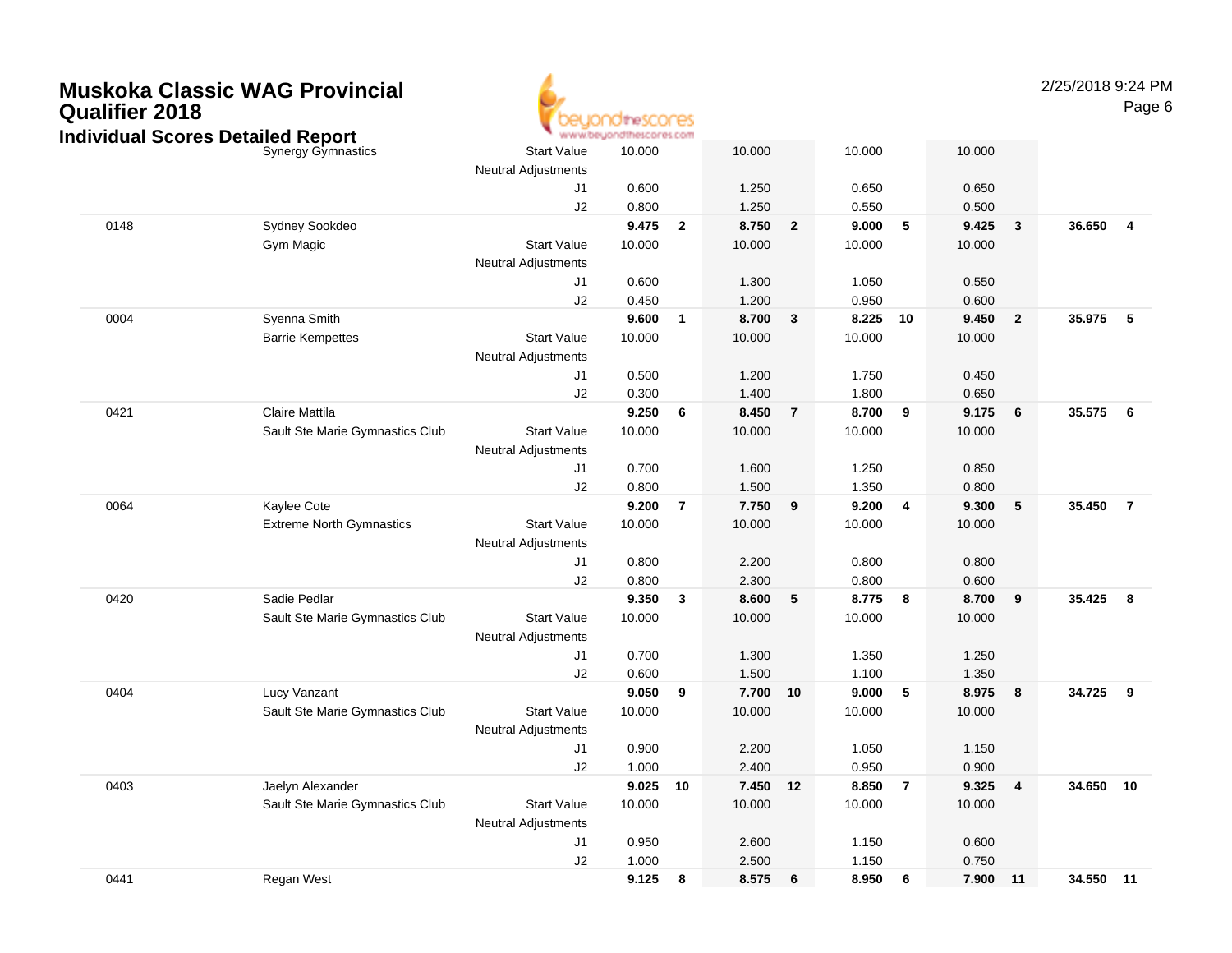# **Muskoka Classic WAG ProvincialQualifier 2018**



2/25/2018 9:24 PM

Page 7

|      | Individual Scores Detailed Report |                            | www.beyondthescores.com |    |        |                |    |        |                |           |  |
|------|-----------------------------------|----------------------------|-------------------------|----|--------|----------------|----|--------|----------------|-----------|--|
|      | Muskoka Limberettes               | <b>Start Value</b>         | 10.000                  |    | 10.000 | 10.000         |    | 10.000 |                |           |  |
|      |                                   | <b>Neutral Adjustments</b> |                         |    |        |                |    |        |                |           |  |
|      |                                   | J1                         | 0.800                   |    | 1.400  | 1.000          |    | 2.100  |                |           |  |
|      |                                   | J <sub>2</sub>             | 0.950                   |    | 1.450  | 1.100          |    | 2.100  |                |           |  |
| 0144 | Makaya Johnson                    |                            | 8.850                   | 11 | 8.400  | 7.375<br>- 8   | 12 | 9.150  | $\overline{7}$ | 33.775 12 |  |
|      | Gym Magic                         | <b>Start Value</b>         | 10.000                  |    | 10.000 | 10.000         |    | 10.000 |                |           |  |
|      |                                   | <b>Neutral Adjustments</b> |                         |    |        | $-0.100$       |    |        |                |           |  |
|      |                                   | J1                         | 1.100                   |    | 1.700  | 2.450          |    | 0.850  |                |           |  |
|      |                                   | J2                         | 1.200                   |    | 1.500  | 2.600          |    | 0.850  |                |           |  |
| 0311 | Ella Stepaniak                    |                            | 8.750 12                |    | 7.500  | 8.150<br>$-11$ | 11 | 8.075  | 10             | 32.475 13 |  |
|      | Swing Spring Flip                 | <b>Start Value</b>         | 10.000                  |    | 10.000 | 10.000         |    | 10.000 |                |           |  |
|      |                                   | <b>Neutral Adjustments</b> |                         |    |        | $-0.100$       |    |        |                |           |  |
|      |                                   | J1                         | 1.250                   |    | 2.400  | 1.700          |    | 2.150  |                |           |  |
|      |                                   | J2                         | 1.250                   |    | 2.600  | 1.800          |    | 1.700  |                |           |  |

#### **Gymnastics Ontario Level 3**

| ID   | League ID | <b>Name</b>                 |                            | <b>VT</b> | #            | <b>UB</b> | #                       | <b>BB</b> | #              | <b>FX</b> | #                       | <b>AA</b> | -#             |
|------|-----------|-----------------------------|----------------------------|-----------|--------------|-----------|-------------------------|-----------|----------------|-----------|-------------------------|-----------|----------------|
| 0056 |           | Hayden Kells                |                            | 9.675     | -1           | 9.125     | $\overline{2}$          | 9.600     | $\overline{2}$ | 9.525     | 3                       | 37.925    | -1             |
|      |           | <b>Champions Gymnastics</b> | <b>Start Value</b>         | 10.000    |              | 10.000    |                         | 10.000    |                | 10.000    |                         |           |                |
|      |           |                             | <b>Neutral Adjustments</b> |           |              |           |                         |           |                |           |                         |           |                |
|      |           |                             | J1                         | 0.400     |              | 0.900     |                         | 0.350     |                | 0.500     |                         |           |                |
|      |           |                             | J2                         | 0.250     |              | 0.850     |                         | 0.450     |                | 0.450     |                         |           |                |
| 0057 |           | Auviyaa Kirubaharan         |                            | 9.450     | $\mathbf{2}$ | 9.175     | $\overline{\mathbf{1}}$ | 9.675     | $\mathbf{1}$   | 9.600     | $\overline{\mathbf{1}}$ | 37.900    | $\overline{2}$ |
|      |           | <b>Champions Gymnastics</b> | <b>Start Value</b>         | 10.000    |              | 10.000    |                         | 10.000    |                | 10.000    |                         |           |                |
|      |           |                             | Neutral Adjustments        |           |              |           |                         |           |                |           |                         |           |                |
|      |           |                             | J <sub>1</sub>             | 0.600     |              | 0.900     |                         | 0.350     |                | 0.300     |                         |           |                |
|      |           |                             | J <sub>2</sub>             | 0.500     |              | 0.750     |                         | 0.300     |                | 0.500     |                         |           |                |
| 0079 |           | Olivia White                |                            | 9.325     | 4            | 8.900     | $\overline{\mathbf{3}}$ | 9.150     | 4              | 9.075     | 8                       | 36.450    | $\mathbf{3}$   |
|      |           | <b>Gymnastics Energy</b>    | <b>Start Value</b>         | 10.000    |              | 10.000    |                         | 10.000    |                | 10.000    |                         |           |                |
|      |           |                             | Neutral Adjustments        |           |              |           |                         |           |                |           |                         |           |                |
|      |           |                             | J <sub>1</sub>             | 0.700     |              | 1.200     |                         | 0.850     |                | 0.900     |                         |           |                |
|      |           |                             | J <sub>2</sub>             | 0.650     |              | 1.000     |                         | 0.850     |                | 0.950     |                         |           |                |
| 0309 |           | Natasha Frankum             |                            | 9.400     | 3            | 8.450     | $\overline{4}$          | 9.125     | 5              | 9.250     | 5                       | 36.225    | $\overline{4}$ |
|      |           | Swing Spring Flip           | <b>Start Value</b>         | 10.000    |              | 10.000    |                         | 10.000    |                | 10.000    |                         |           |                |
|      |           |                             | Neutral Adjustments        |           |              |           |                         |           |                |           |                         |           |                |
|      |           |                             | J <sub>1</sub>             | 0.600     |              | 1.500     |                         | 0.800     |                | 0.800     |                         |           |                |
|      |           |                             | J <sub>2</sub>             | 0.600     |              | 1.600     |                         | 0.950     |                | 0.700     |                         |           |                |
| 0214 |           | Lily Coulson                |                            | 9.250     | 5            | 8.300     | 6                       | 9.150     | 4              | 9.500     | $\overline{4}$          | 36.200    | 5              |

**14 yrs**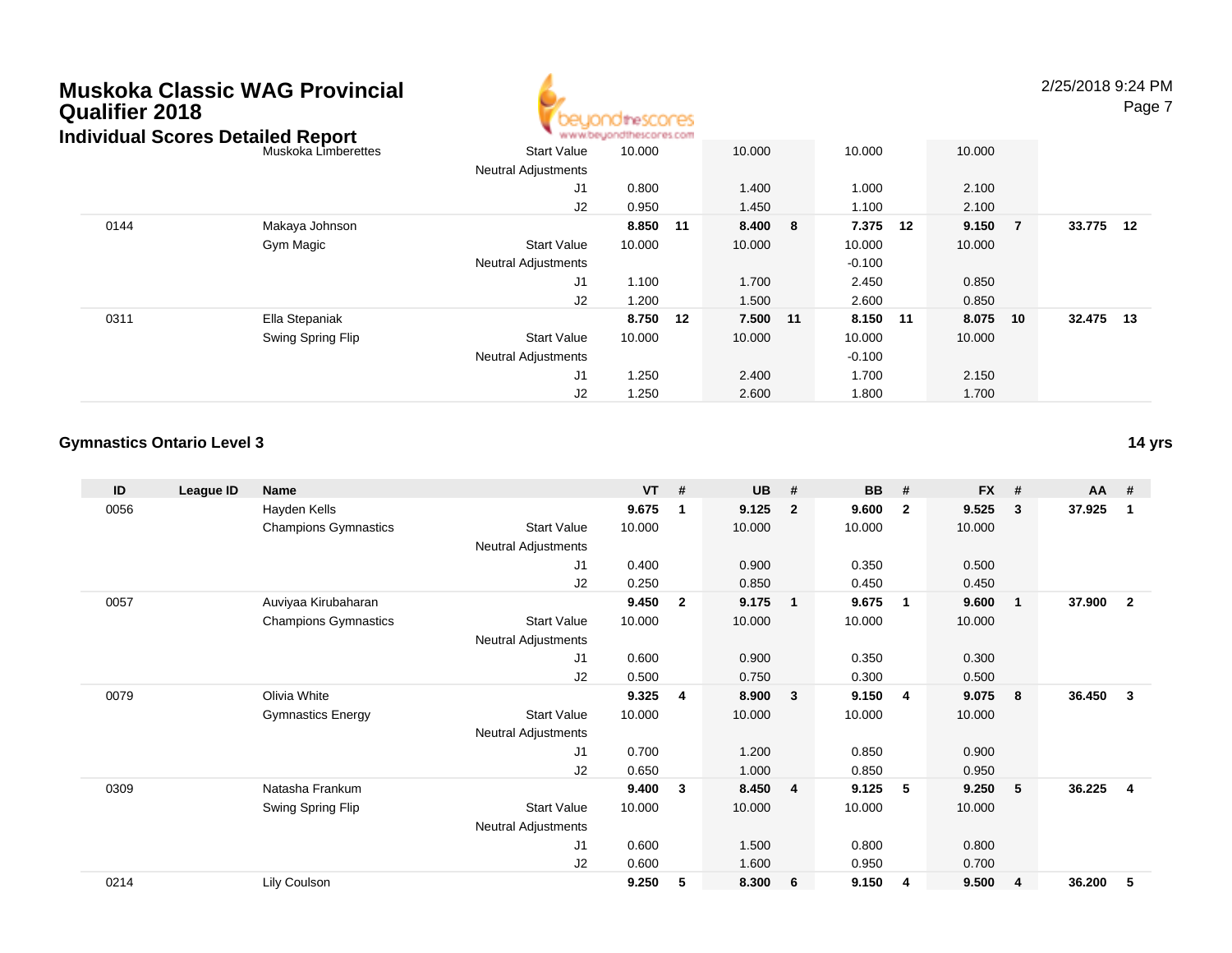| <b>Qualifier 2018</b><br><b>Individual Scores Detailed Report</b> | Muskoka Classic WAG Provincial                  |                            | beyondthescores<br>www.beyondthescores.com |                         |        |                |          |                |        |                | 2/25/2018 9:24 PM | Page 8         |
|-------------------------------------------------------------------|-------------------------------------------------|----------------------------|--------------------------------------------|-------------------------|--------|----------------|----------|----------------|--------|----------------|-------------------|----------------|
|                                                                   | Mariposa                                        | <b>Start Value</b>         | 10.000                                     |                         | 10.000 |                | 10.000   |                | 10.000 |                |                   |                |
|                                                                   |                                                 | <b>Neutral Adjustments</b> |                                            |                         |        |                |          |                |        |                |                   |                |
|                                                                   |                                                 | J <sub>1</sub>             | 0.800                                      |                         | 1.700  |                | 0.850    |                | 0.600  |                |                   |                |
|                                                                   |                                                 | J2                         | 0.700                                      |                         | 1.700  |                | 0.850    |                | 0.400  |                |                   |                |
| 0307                                                              | Emma Kruisselbrink                              |                            | 9.250                                      | -5                      | 8.400  | 5              | 9.250    | $\mathbf{3}$   | 9.150  | $\overline{7}$ | 36.050            | 6              |
|                                                                   | Swing Spring Flip                               | <b>Start Value</b>         | 10.000                                     |                         | 10.000 |                | 10.000   |                | 10.000 |                |                   |                |
|                                                                   |                                                 | <b>Neutral Adjustments</b> |                                            |                         |        |                |          |                |        |                |                   |                |
|                                                                   |                                                 | J1                         | 0.800                                      |                         | 1.700  |                | 0.700    |                | 0.950  |                |                   |                |
|                                                                   |                                                 | J2                         | 0.700                                      |                         | 1.500  |                | 0.800    |                | 0.750  |                |                   |                |
| 0187                                                              | Denise Bakajika                                 |                            | 9.400                                      | $\overline{\mathbf{3}}$ | 8.100  | $\overline{7}$ | 8.600    | $\overline{7}$ | 9.550  | $\overline{2}$ | 35.650            | $\overline{7}$ |
|                                                                   | Gym Magic                                       | <b>Start Value</b>         | 10.000                                     |                         | 10.000 |                | 10.000   |                | 10.000 |                |                   |                |
|                                                                   |                                                 | <b>Neutral Adjustments</b> |                                            |                         |        |                |          |                |        |                |                   |                |
|                                                                   |                                                 | J1                         | 0.500                                      |                         | 1.800  |                | 1.300    |                | 0.400  |                |                   |                |
|                                                                   |                                                 | J <sub>2</sub>             | 0.700                                      |                         | 2.000  |                | 1.500    |                | 0.500  |                |                   |                |
| 0215                                                              | Paige Trickey                                   |                            | 9.225                                      | - 6                     | 7.900  | 8              | 8.750    | - 6            | 9.175  | 6              | 35.050            | - 8            |
|                                                                   | Mariposa                                        | <b>Start Value</b>         | 10.000                                     |                         | 10.000 |                | 10.000   |                | 10.000 |                |                   |                |
|                                                                   |                                                 | <b>Neutral Adjustments</b> |                                            |                         |        |                |          |                |        |                |                   |                |
|                                                                   |                                                 | J1                         | 0.800                                      |                         | 2.200  |                | 1.250    |                | 0.900  |                |                   |                |
|                                                                   |                                                 | J2                         | 0.750                                      |                         | 2.000  |                | 1.250    |                | 0.750  |                |                   |                |
| 0377                                                              | <b>Claire Thomson</b>                           |                            | 9.450                                      | $\overline{\mathbf{2}}$ | 6.000  | 9              | 8.550    | - 8            | 8.475  | 9              | 32.475            | 9              |
|                                                                   | Optimist Saltos Gymnastics Club,<br>Parry Sound | <b>Start Value</b>         | 10.000                                     |                         | 10.000 |                | 10.000   |                | 10.000 |                |                   |                |
|                                                                   |                                                 | <b>Neutral Adjustments</b> |                                            |                         |        |                | $-0.100$ |                |        |                |                   |                |
|                                                                   |                                                 | J1                         | 0.600                                      |                         | 3.900  |                | 1.500    |                | 1.500  |                |                   |                |
|                                                                   |                                                 | J2                         | 0.500                                      |                         | 4.100  |                | 1.200    |                | 1.550  |                |                   |                |

#### **Gymnastics Ontario Level 3**

| ID   | League ID | <b>Name</b>              |                            | $VT$ # |    | <b>UB</b> | # | <b>BB</b> | #  | <b>FX</b> | # | $AA$ # |                         |
|------|-----------|--------------------------|----------------------------|--------|----|-----------|---|-----------|----|-----------|---|--------|-------------------------|
| 0080 |           | Joyce Yin                |                            | 9.600  |    | 9.150     |   | 9.125     |    | 9.650     |   | 37.525 |                         |
|      |           | <b>Gymnastics Energy</b> | <b>Start Value</b>         | 10.000 |    | 10.000    |   | 10.000    |    | 10.000    |   |        |                         |
|      |           |                          | <b>Neutral Adjustments</b> |        |    |           |   |           |    |           |   |        |                         |
|      |           |                          | J1                         | 0.400  |    | 0.800     |   | 0.950     |    | 0.350     |   |        |                         |
|      |           |                          | J2                         | 0.400  |    | 0.900     |   | 0.800     |    | 0.350     |   |        |                         |
| 0023 |           | <b>Emily Penney</b>      |                            | 9.200  | -5 | 8.700 2   |   | 8.975     | -3 | 9.000     | 3 | 35.875 | $\overline{\mathbf{2}}$ |
|      |           | <b>Barrie Kempettes</b>  | <b>Start Value</b>         | 10.000 |    | 10.000    |   | 10.000    |    | 10.000    |   |        |                         |
|      |           |                          | <b>Neutral Adjustments</b> |        |    |           |   |           |    |           |   |        |                         |
|      |           |                          | J1                         | 0.700  |    | 1.400     |   | 0.950     |    | 0.900     |   |        |                         |
|      |           |                          | J2                         | 0.900  |    | 1.200     |   | 1.100     |    | 1.100     |   |        |                         |

**15 &16 yrs**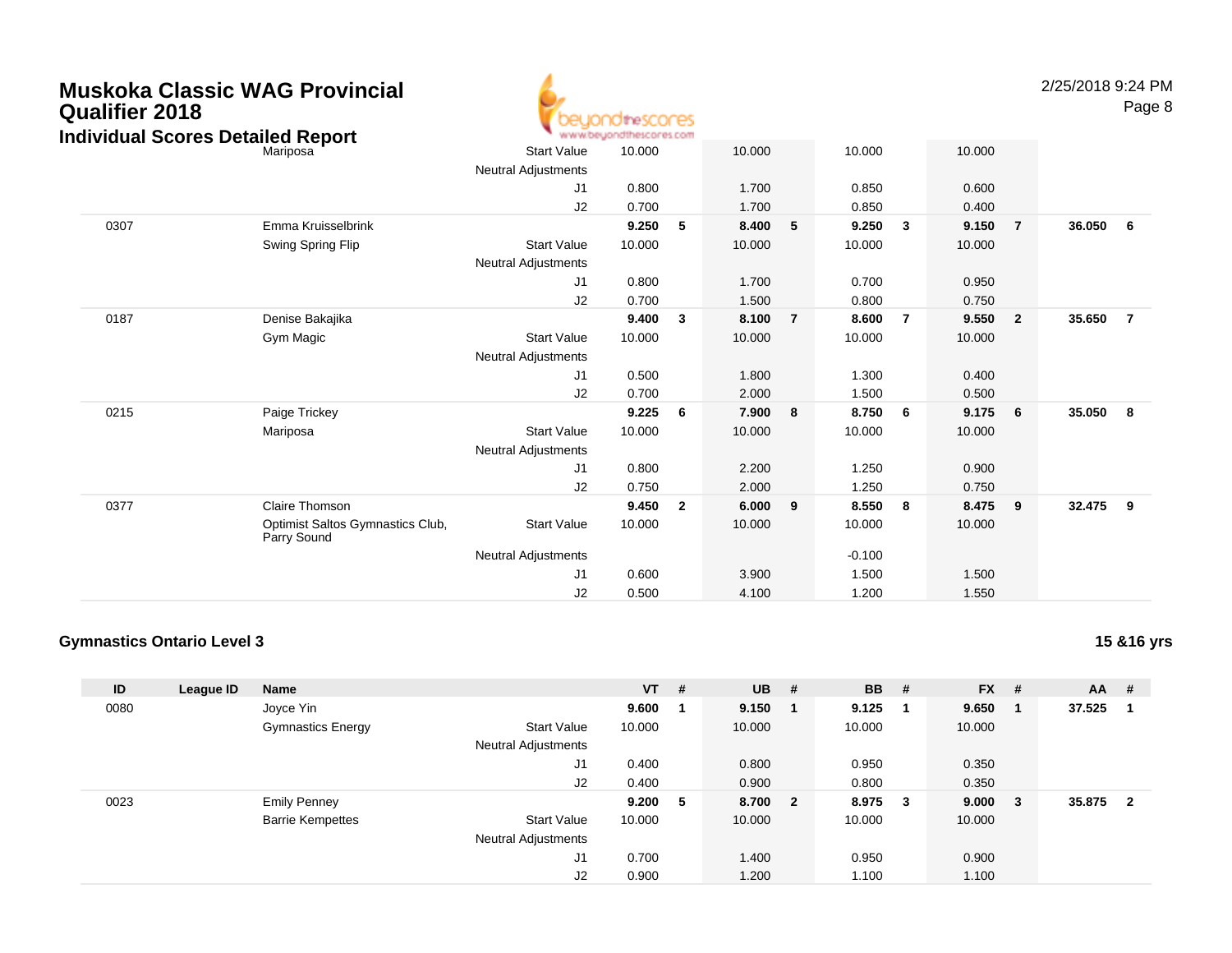| <b>Qualifier 2018</b> | <b>Muskoka Classic WAG Provincial</b><br><b>Individual Scores Detailed Report</b> |                                                  | euondthescores<br>www.beyondthescores.com |                |        |                |        |                |        |                          | 2/25/2018 9:24 | Pag            |
|-----------------------|-----------------------------------------------------------------------------------|--------------------------------------------------|-------------------------------------------|----------------|--------|----------------|--------|----------------|--------|--------------------------|----------------|----------------|
| 0186                  | Emma Yakimchuk                                                                    |                                                  | 9.250                                     | 4              | 8.375  | 5              | 9.000  | $\overline{2}$ | 9.175  | $\overline{2}$           | 35.800         | $\mathbf{3}$   |
|                       | Gym Magic                                                                         | <b>Start Value</b><br><b>Neutral Adjustments</b> | 10.000                                    |                | 10.000 |                | 10.000 |                | 10.000 |                          |                |                |
|                       |                                                                                   | J1                                               | 0.700                                     |                | 1.600  |                | 1.050  |                | 0.750  |                          |                |                |
|                       |                                                                                   | J2                                               | 0.800                                     |                | 1.650  |                | 0.950  |                | 0.900  |                          |                |                |
| 0081                  | <b>Sydney Audette</b>                                                             |                                                  | 9.000                                     | 7              | 8.025  | 6              | 8.550  | 4              | 9.000  | 3                        | 34.575         | $\overline{4}$ |
|                       | <b>Gymnastics Energy</b>                                                          | <b>Start Value</b><br><b>Neutral Adjustments</b> | 10.000                                    |                | 10.000 |                | 10.000 |                | 10.000 |                          |                |                |
|                       |                                                                                   | J1                                               | 1.000                                     |                | 2.100  |                | 1.300  |                | 1.000  |                          |                |                |
|                       |                                                                                   | J2                                               |                                           |                | 1.850  |                | 1.600  |                | 1.000  |                          |                |                |
| 0007                  | Jessica Lemierzewicz                                                              |                                                  | 9.300                                     | $\mathbf{3}$   | 8.425  | 4              | 7.650  | 6              | 8.450  | $\overline{\mathbf{4}}$  | 33.825         | 5              |
|                       | <b>Barrie Kempettes</b>                                                           | <b>Start Value</b>                               | 10.000                                    |                | 10.000 |                | 10.000 |                | 10.000 |                          |                |                |
|                       |                                                                                   | <b>Neutral Adjustments</b>                       |                                           |                |        |                |        |                |        |                          |                |                |
|                       |                                                                                   | J1                                               | 0.600                                     |                | 1.500  |                | 2.500  |                | 1.650  |                          |                |                |
|                       |                                                                                   | J2                                               | 0.800                                     |                | 1.650  |                | 2.200  |                | 1.450  |                          |                |                |
| 0008                  | <b>Hilary Roye</b>                                                                |                                                  | 9.150                                     | 6              | 7.750  | $\overline{7}$ | 8.225  | 5              | 7.600  | 5                        | 32.725         | 6              |
|                       | <b>Barrie Kempettes</b>                                                           | <b>Start Value</b>                               | 10.000                                    |                | 10.000 |                | 10.000 |                | 10.000 |                          |                |                |
|                       |                                                                                   | <b>Neutral Adjustments</b>                       |                                           |                |        |                |        |                |        |                          |                |                |
|                       |                                                                                   | J <sub>1</sub>                                   | 0.750                                     |                | 2.300  |                | 1.650  |                | 2.600  |                          |                |                |
|                       |                                                                                   | J2                                               | 0.950                                     |                | 2.200  |                | 1.900  |                | 2.200  |                          |                |                |
| 0145                  | Maddy Mactintosh                                                                  |                                                  | 9.350                                     | $\overline{2}$ | 8.500  | 3              | 7.550  | $\overline{7}$ | X.XXX  | $\overline{\phantom{a}}$ | 25.400         | $\overline{7}$ |
|                       | Gym Magic                                                                         | <b>Start Value</b>                               | 10.000                                    |                | 10.000 |                | 10.000 |                |        |                          |                |                |
|                       |                                                                                   | <b>Neutral Adjustments</b>                       |                                           |                |        |                |        |                |        |                          |                |                |
|                       |                                                                                   | J1                                               | 0.700                                     |                | 1.400  |                | 2.250  |                |        |                          |                |                |
|                       |                                                                                   | J2                                               | 0.600                                     |                | 1.600  |                | 2.650  |                |        |                          |                |                |

#### **Gymnastics Ontario Level 3**

| ID   | League ID | <b>Name</b>                 |                            | $VT$ # |                         | <b>UB</b> | - # | <b>BB</b> | #   | <b>FX</b> | #              | $AA$ # |                |
|------|-----------|-----------------------------|----------------------------|--------|-------------------------|-----------|-----|-----------|-----|-----------|----------------|--------|----------------|
| 0059 |           | Amelia Shadgett             |                            | 9.375  | $\overline{\mathbf{2}}$ | 9.325     |     | 9.125     | -4  | 9.450     | 4              | 37.275 |                |
|      |           | <b>Champions Gymnastics</b> | <b>Start Value</b>         | 10.000 |                         | 10.000    |     | 10.000    |     | 10.000    |                |        |                |
|      |           |                             | <b>Neutral Adjustments</b> |        |                         |           |     | $-0.100$  |     |           |                |        |                |
|      |           |                             | J1                         | 0.550  |                         | 0.650     |     | 0.850     |     | 0.600     |                |        |                |
|      |           |                             | J2                         | 0.700  |                         | 0.700     |     | 0.700     |     | 0.500     |                |        |                |
| 0046 |           | Isabelle Galeazza           |                            | 9.625  |                         | $9.275$ 2 |     | 8.575     | - 6 | 9.625     | $\overline{2}$ | 37.100 | $\overline{2}$ |
|      |           | <b>Champions Gymnastics</b> | <b>Start Value</b>         | 10.000 |                         | 10.000    |     | 10.000    |     | 10.000    |                |        |                |
|      |           |                             | <b>Neutral Adjustments</b> |        |                         |           |     | $-0.100$  |     |           |                |        |                |
|      |           |                             | J1                         | 0.450  |                         | 0.700     |     | 1.250     |     | 0.350     |                |        |                |
|      |           |                             | J2                         | 0.300  |                         | 0.750     |     | 1.400     |     | 0.400     |                |        |                |

2/25/2018 9:24 PM

Page 9

**12yrs A**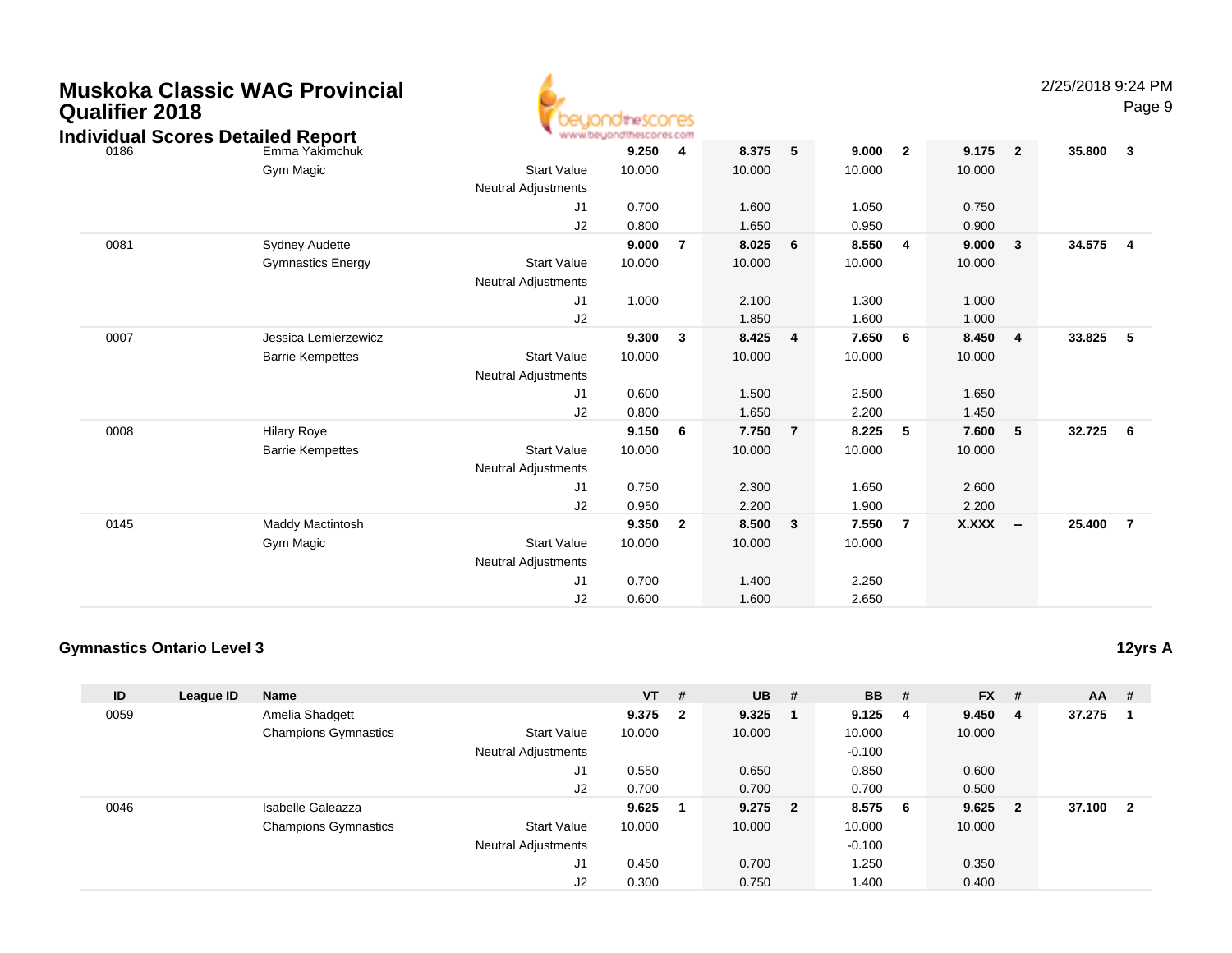| <b>Muskoka Classic WAG Provincial</b> |  |
|---------------------------------------|--|
| <b>Qualifier 2018</b>                 |  |



2/25/2018 9:24 PM

|      |                                                                     |                            | www.beyondthescores.com |                |        |                |          |                |        |                 |        |                |
|------|---------------------------------------------------------------------|----------------------------|-------------------------|----------------|--------|----------------|----------|----------------|--------|-----------------|--------|----------------|
| 0162 | <b>Individual Scores Detailed Report</b><br>Lybao Thanprachanch-Han |                            | 9.175                   | ${\bf 5}$      | 8.675  | 6              | 9.300    | $\mathbf{3}$   | 9.600  | $\mathbf{3}$    | 36.750 | $\mathbf{3}$   |
|      | Gym Magic                                                           | <b>Start Value</b>         | 10.000                  |                | 10.000 |                | 10.000   |                | 10.000 |                 |        |                |
|      |                                                                     | <b>Neutral Adjustments</b> |                         |                |        |                |          |                |        |                 |        |                |
|      |                                                                     | J <sub>1</sub>             | 0.800                   |                | 1.300  |                | 0.800    |                | 0.300  |                 |        |                |
|      |                                                                     | J2                         | 0.850                   |                | 1.350  |                | 0.600    |                | 0.500  |                 |        |                |
| 0347 | Kyra Preston                                                        |                            | 8.950                   | 10             | 8.750  | ${\bf 5}$      | 9.550    | $\mathbf{1}$   | 9.400  | ${\bf 5}$       | 36.650 | $\overline{4}$ |
|      | Northern Stars                                                      | <b>Start Value</b>         | 10.000                  |                | 10.000 |                | 10.000   |                | 10.000 |                 |        |                |
|      |                                                                     | <b>Neutral Adjustments</b> |                         |                |        |                |          |                |        |                 |        |                |
|      |                                                                     | J <sub>1</sub>             | 1.000                   |                | 1.300  |                | 0.350    |                | 0.600  |                 |        |                |
|      |                                                                     | J2                         | 1.100                   |                | 1.200  |                | 0.550    |                | 0.600  |                 |        |                |
| 0062 | <b>Alexie Poirier</b>                                               |                            | 9.200                   | $\overline{4}$ | 8.400  | 8              | 9.475    | $\overline{2}$ | 9.400  | $5\phantom{.0}$ | 36.475 | $-5$           |
|      | <b>Extreme North Gymnastics</b>                                     | <b>Start Value</b>         | 10.000                  |                | 10.000 |                | 10.000   |                | 10.000 |                 |        |                |
|      |                                                                     | <b>Neutral Adjustments</b> |                         |                |        |                |          |                |        |                 |        |                |
|      |                                                                     | J1                         | 0.750                   |                | 1.500  |                | 0.500    |                | 0.500  |                 |        |                |
|      |                                                                     | J2                         | 0.850                   |                | 1.700  |                | 0.550    |                | 0.700  |                 |        |                |
| 0310 | Kyra Faulkner                                                       |                            | 9.175                   | 5              | 8.375  | 9              | 9.125    | 4              | 9.675  | $\overline{1}$  | 36.350 | 6              |
|      | Swing Spring Flip                                                   | <b>Start Value</b>         | 10.000                  |                | 10.000 |                | 10.000   |                | 10.000 |                 |        |                |
|      |                                                                     | <b>Neutral Adjustments</b> |                         |                |        |                |          |                |        |                 |        |                |
|      |                                                                     | J <sub>1</sub>             | 0.800                   |                | 1.550  |                | 0.800    |                | 0.350  |                 |        |                |
|      |                                                                     | J2                         | 0.850                   |                | 1.700  |                | 0.950    |                | 0.300  |                 |        |                |
| 0098 | Kairi Shaw                                                          |                            | 9.100                   | $\overline{7}$ | 8.800  | 4              | 9.125    | 4              | 9.300  | 6               | 36.325 | $\overline{7}$ |
|      | <b>Gymnastics Energy</b>                                            | <b>Start Value</b>         | 10.000                  |                | 10.000 |                | 10.000   |                | 10.000 |                 |        |                |
|      |                                                                     | <b>Neutral Adjustments</b> |                         |                |        |                |          |                |        |                 |        |                |
|      |                                                                     | J1                         | 0.900                   |                | 1.200  |                | 0.850    |                | 0.750  |                 |        |                |
|      |                                                                     | J2                         | 0.900                   |                | 1.200  |                | 0.900    |                | 0.650  |                 |        |                |
| 0006 | Erika Carbonara                                                     |                            | 9.250                   | $\mathbf{3}$   | 8.600  | $\overline{7}$ | 8.750    | 5              | 9.400  | $\sqrt{5}$      | 36.000 | 8              |
|      | <b>Barrie Kempettes</b>                                             | <b>Start Value</b>         | 10.000                  |                | 10.000 |                | 10.000   |                | 10.000 |                 |        |                |
|      |                                                                     | <b>Neutral Adjustments</b> |                         |                |        |                |          |                |        |                 |        |                |
|      |                                                                     | J1                         | 0.700                   |                | 1.400  |                | 1.200    |                | 0.650  |                 |        |                |
|      |                                                                     | J2                         | 0.800                   |                | 1.400  |                | 1.300    |                | 0.550  |                 |        |                |
| 0005 | Caleigh Ryan                                                        |                            | 9.125                   | 6              | 8.900  | $\mathbf{3}$   | 8.375    | $\overline{7}$ | 9.225  | $\overline{7}$  | 35.625 | 9              |
|      | <b>Barrie Kempettes</b>                                             | <b>Start Value</b>         | 10.000                  |                | 10.000 |                | 10.000   |                | 10.000 |                 |        |                |
|      |                                                                     | <b>Neutral Adjustments</b> |                         |                |        |                | $-0.100$ |                |        |                 |        |                |
|      |                                                                     | J1                         | 0.800                   |                | 1.200  |                | 1.600    |                | 0.850  |                 |        |                |
|      |                                                                     | J2                         | 0.950                   |                | 1.000  |                | 1.450    |                | 0.700  |                 |        |                |
| 0222 | <b>Bethany Bruce</b>                                                |                            | 9.050                   | 8              | 8.200  | 10             | 7.975    | 8              | 8.925  | 9               | 34.150 | 10             |
|      | Hanover Aerials Gymnastics Club                                     | <b>Start Value</b>         | 10.000                  |                | 10.000 |                | 10.000   |                | 10.000 |                 |        |                |
|      |                                                                     | <b>Neutral Adjustments</b> |                         |                |        |                |          |                |        |                 |        |                |
|      |                                                                     | J <sub>1</sub>             | 1.000                   |                | 1.700  |                | 2.150    |                | 1.050  |                 |        |                |
|      |                                                                     | J2                         | 0.900                   |                | 1.900  |                | 1.900    |                | 1.100  |                 |        |                |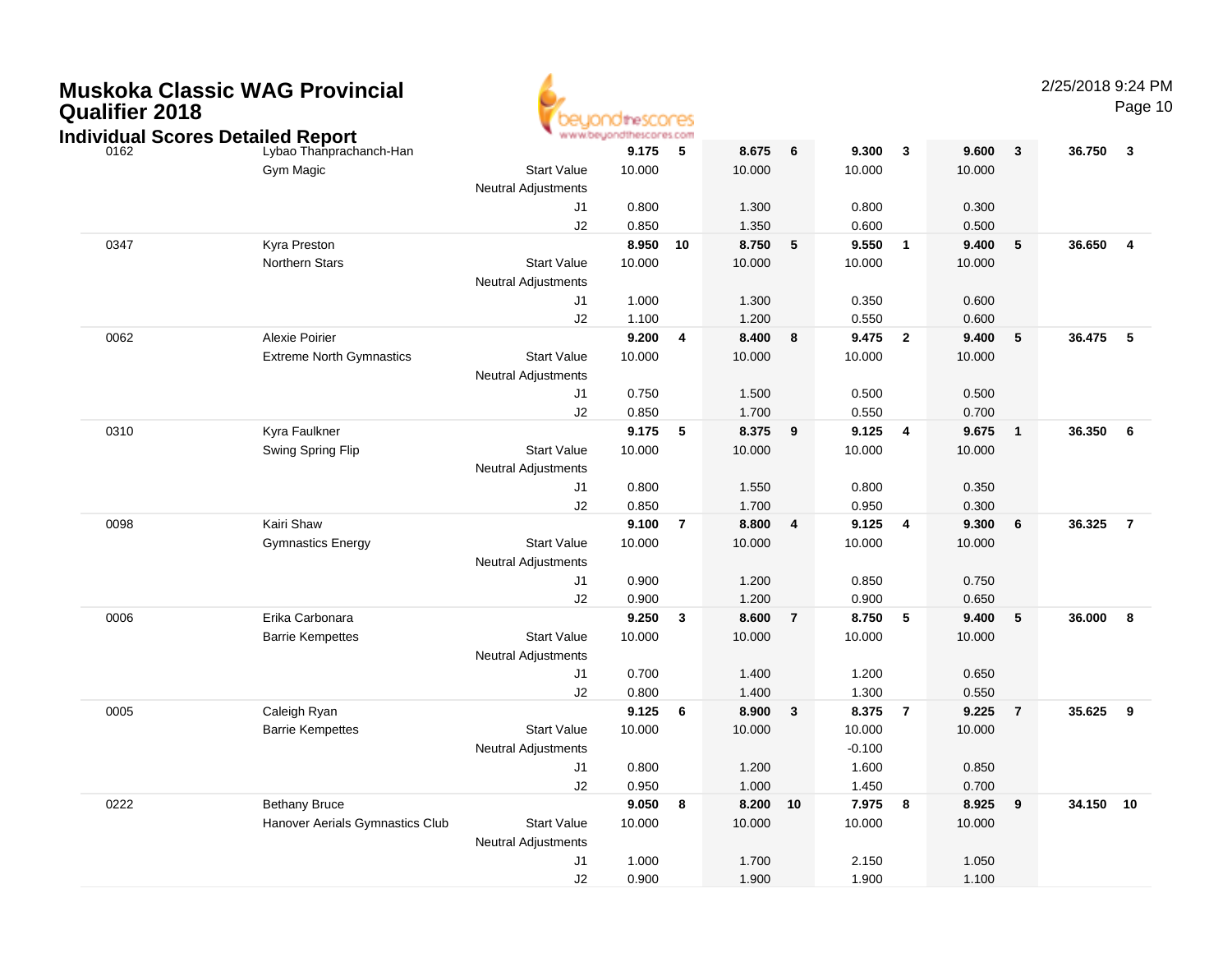| Qualifier 2018 | Muskoka Classic WAG Provincial<br><b>Individual Scores Detailed Report</b><br>Maddalena Valentini<br>0084 |                            | dtheSCONES      |     |        |    |        |     |         |     | 2/25/2018 9:24 | Page |
|----------------|-----------------------------------------------------------------------------------------------------------|----------------------------|-----------------|-----|--------|----|--------|-----|---------|-----|----------------|------|
|                |                                                                                                           |                            | $9.200 \quad 4$ |     | 8.400  | -8 | 7.350  | 10  | 9.000 8 |     | 33.950         | - 11 |
|                | <b>Gymnastics Energy</b>                                                                                  | <b>Start Value</b>         | 10.000          |     | 10.000 |    | 10.000 |     | 10.000  |     |                |      |
|                |                                                                                                           | <b>Neutral Adjustments</b> |                 |     |        |    |        |     |         |     |                |      |
|                |                                                                                                           | J1                         | 0.900           |     | 1.500  |    | 2.600  |     | 1.000   |     |                |      |
|                |                                                                                                           | J2                         | 0.700           |     | 1.700  |    | 2.700  |     | 1.000   |     |                |      |
| 0297           | Kenna Furino                                                                                              |                            | 9.025           | - 9 | 7.700  | 11 | 7.400  | - 9 | 7.300   | -10 | 31.425         | 12   |
|                | <b>Timiskaming Tumblers</b>                                                                               | <b>Start Value</b>         | 10.000          |     | 10.000 |    | 10.000 |     | 10.000  |     |                |      |
|                |                                                                                                           | <b>Neutral Adjustments</b> |                 |     |        |    |        |     |         |     |                |      |
|                |                                                                                                           | J1                         | 0.950           |     | 2.400  |    | 2.750  |     | 2.900   |     |                |      |
|                |                                                                                                           | J2                         | 1.000           |     | 2.200  |    | 2.450  |     | 2.500   |     |                |      |

A

1.000 2.200 2.450 2.500

#### **Gymnastics Ontario Level 3**

| ID   | League ID | <b>Name</b>                 |                            | <b>VT</b> | #            | <b>UB</b> | #                | <b>BB</b> | #              | <b>FX</b> | #                       | $AA$ # |                |
|------|-----------|-----------------------------|----------------------------|-----------|--------------|-----------|------------------|-----------|----------------|-----------|-------------------------|--------|----------------|
| 0047 |           | Avery Packman               |                            | 9.575     | $\mathbf{2}$ | 9.450     | $\mathbf 1$      | 9.200     | 4              | 9.700     | $\overline{2}$          | 37.925 | $\mathbf{1}$   |
|      |           | <b>Champions Gymnastics</b> | <b>Start Value</b>         | 10.000    |              | 10.000    |                  | 10.000    |                | 10.000    |                         |        |                |
|      |           |                             | <b>Neutral Adjustments</b> |           |              |           |                  | $-0.100$  |                |           |                         |        |                |
|      |           |                             | J1                         | 0.450     |              | 0.600     |                  | 0.650     |                | 0.250     |                         |        |                |
|      |           |                             | J2                         | 0.400     |              | 0.500     |                  | 0.750     |                | 0.350     |                         |        |                |
| 0082 |           | <b>Rheece Hutley</b>        |                            | 9.650     | 1            | 9.100     | $\overline{2}$   | 9.250     | $\mathbf{3}$   | 9.800     | $\overline{\mathbf{1}}$ | 37,800 | $\mathbf{2}$   |
|      |           | <b>Gymnastics Energy</b>    | <b>Start Value</b>         | 10.000    |              | 10.000    |                  | 10.000    |                | 10.000    |                         |        |                |
|      |           |                             | <b>Neutral Adjustments</b> |           |              |           |                  |           |                |           |                         |        |                |
|      |           |                             | J1                         | 0.400     |              | 0.900     |                  | 0.800     |                | 0.250     |                         |        |                |
|      |           |                             | J2                         | 0.300     |              | 0.900     |                  | 0.700     |                | 0.150     |                         |        |                |
| 0274 |           | Sophia Kreuzweisner         |                            | 9.150     | 8            | 8.975     | 3                | 9.400     | $\mathbf{1}$   | 9.475     | 5                       | 37.000 | $\mathbf{3}$   |
|      |           | <b>Synergy Gymnastics</b>   | <b>Start Value</b>         | 10.000    |              | 10.000    |                  | 10.000    |                | 10.000    |                         |        |                |
|      |           |                             | <b>Neutral Adjustments</b> |           |              |           |                  |           |                |           |                         |        |                |
|      |           |                             | J1                         | 0.800     |              | 1.100     |                  | 0.700     |                | 0.450     |                         |        |                |
|      |           |                             | J2                         | 0.900     |              | 0.950     |                  | 0.500     |                | 0.600     |                         |        |                |
| 0083 |           | Grace Laffin                |                            | 9.300     | 6            | 8.350     | $6\phantom{.0}6$ | 9.350     | $\overline{2}$ | 9.475     | - 5                     | 36.475 | $\overline{4}$ |
|      |           | <b>Gymnastics Energy</b>    | <b>Start Value</b>         | 10.000    |              | 10.000    |                  | 10.000    |                | 10.000    |                         |        |                |
|      |           |                             | Neutral Adjustments        |           |              |           |                  |           |                |           |                         |        |                |
|      |           |                             | J1                         | 0.650     |              | 1.600     |                  | 0.650     |                | 0.600     |                         |        |                |
|      |           |                             | J2                         | 0.750     |              | 1.700     |                  | 0.650     |                | 0.450     |                         |        |                |
| 0054 |           | Bronwyn Bird                |                            | 9.425     | 4            | 8.250     | $\overline{7}$   | 9.100     | 5              | 9.600     | $\mathbf{3}$            | 36.375 | 5              |
|      |           | <b>Champions Gymnastics</b> | <b>Start Value</b>         | 10.000    |              | 10.000    |                  | 10.000    |                | 10.000    |                         |        |                |
|      |           |                             | <b>Neutral Adjustments</b> |           |              |           |                  |           |                |           |                         |        |                |
|      |           |                             | J1                         | 0.550     |              | 1.700     |                  | 0.800     |                | 0.300     |                         |        |                |
|      |           |                             | J2                         | 0.600     |              | 1.800     |                  | 1.000     |                | 0.500     |                         |        |                |

2/25/2018 9:24 PM

Page 11

**12yrs B**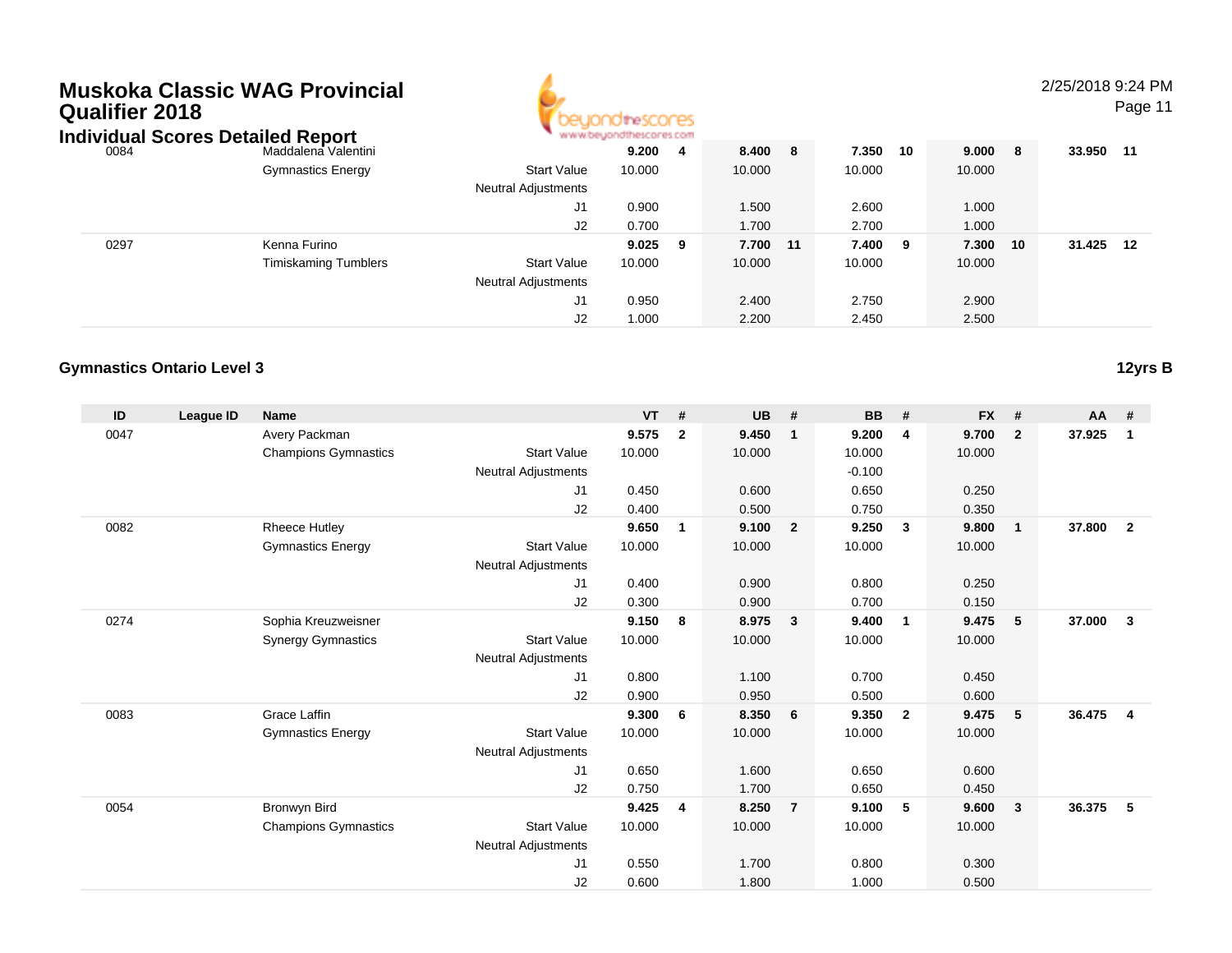## **Muskoka Classic WAG ProvincialQualifier 2018**



|      | Individual Scores Detailed Report |                                                 | ◥                          | www.beyondthescores.com |                |        |    |          |                |          |                |           |                |
|------|-----------------------------------|-------------------------------------------------|----------------------------|-------------------------|----------------|--------|----|----------|----------------|----------|----------------|-----------|----------------|
| 0223 |                                   | Samantha Oestreicher                            |                            | 9.450                   | $\mathbf{3}$   | 8.350  | 6  | 8.925    | $\overline{7}$ | 9.250    | $\overline{7}$ | 35.975    | 6              |
|      |                                   | Hanover Aerials Gymnastics Club                 | <b>Start Value</b>         | 10.000                  |                | 10.000 |    | 10.000   |                | 10.000   |                |           |                |
|      |                                   |                                                 | <b>Neutral Adjustments</b> |                         |                |        |    |          |                |          |                |           |                |
|      |                                   |                                                 | J1                         | 0.550                   |                | 1.600  |    | 1.100    |                | 0.650    |                |           |                |
|      |                                   |                                                 | J2                         | 0.550                   |                | 1.700  |    | 1.050    |                | 0.850    |                |           |                |
| 0326 |                                   | Talia Hopkin                                    |                            | 9.375                   | 5              | 8.425  | 5  | 9.100    | 5              | 9.050    | $-11$          | 35.950    | $\overline{7}$ |
|      |                                   | Sault YMCA Gymnastic Club                       | <b>Start Value</b>         | 10.000                  |                | 10.000 |    | 10.000   |                | 10.000   |                |           |                |
|      |                                   |                                                 | <b>Neutral Adjustments</b> |                         |                |        |    |          |                |          |                |           |                |
|      |                                   |                                                 | J1                         | 0.600                   |                | 1.650  |    | 0.850    |                | 0.950    |                |           |                |
|      |                                   |                                                 | J2                         | 0.650                   |                | 1.500  |    | 0.950    |                | 0.950    |                |           |                |
| 0440 |                                   | Danica Clark                                    |                            | 9.250                   | $\overline{7}$ | 8.500  | 4  | 9.075    | 6              | 9.125    | 9              | 35.950    | $\overline{7}$ |
|      |                                   | Muskoka Limberettes                             | <b>Start Value</b>         | 10.000                  |                | 10.000 |    | 10.000   |                | 10.000   |                |           |                |
|      |                                   |                                                 | <b>Neutral Adjustments</b> |                         |                |        |    |          |                |          |                |           |                |
|      |                                   |                                                 | J1                         | 0.700                   |                | 1.600  |    | 1.000    |                | 0.900    |                |           |                |
|      |                                   |                                                 | J2                         | 0.800                   |                | 1.400  |    | 0.850    |                | 0.850    |                |           |                |
| 0143 |                                   | Vivienne Hanna                                  |                            | 9.300                   | 6              | 8.500  | 4  | 8.250    | 10             | 9.525    | 4              | 35.575    | 8              |
|      |                                   | Gym Magic                                       | <b>Start Value</b>         | 10.000                  |                | 10.000 |    | 10.000   |                | 10.000   |                |           |                |
|      |                                   |                                                 | <b>Neutral Adjustments</b> |                         |                |        |    | $-0.100$ |                |          |                |           |                |
|      |                                   |                                                 | J1                         | 0.700                   |                | 1.400  |    | 1.550    |                | 0.450    |                |           |                |
|      |                                   |                                                 | J2                         | 0.700                   |                | 1.600  |    | 1.750    |                | 0.500    |                |           |                |
| 0374 |                                   | Jenna Harris                                    |                            | 9.100                   | 9              | 8.125  | 8  | 7.900    | 12             | 9.350    | 6              | 34.475    | 9              |
|      |                                   | Optimist Saltos Gymnastics Club,<br>Parry Sound | <b>Start Value</b>         | 10.000                  |                | 10.000 |    | 10.000   |                | 10.000   |                |           |                |
|      |                                   |                                                 | <b>Neutral Adjustments</b> |                         |                |        |    |          |                |          |                |           |                |
|      |                                   |                                                 | J1                         | 1.000                   |                | 1.850  |    | 1.900    |                | 0.600    |                |           |                |
|      |                                   |                                                 | J2                         | 0.800                   |                | 1.900  |    | 2.300    |                | 0.700    |                |           |                |
| 0375 |                                   | Chloe McMurray                                  |                            | 8.850                   | 10             | 7.975  | 9  | 8.450    | 9              | 9.075 10 |                | 34.350    | 10             |
|      |                                   | Optimist Saltos Gymnastics Club,<br>Parry Sound | <b>Start Value</b>         | 10.000                  |                | 10.000 |    | 10.000   |                | 10.000   |                |           |                |
|      |                                   |                                                 | <b>Neutral Adjustments</b> |                         |                |        |    |          |                |          |                |           |                |
|      |                                   |                                                 | J1                         | 1.200                   |                | 2.000  |    | 1.600    |                | 0.950    |                |           |                |
|      |                                   |                                                 | J2                         | 1.100                   |                | 2.050  |    | 1.500    |                | 0.900    |                |           |                |
| 0063 |                                   | Katia St-Jean                                   |                            | 9.100                   | 9              | 7.200  | 11 | 8.775    | 8              | 9.225    | 8              | 34.300 11 |                |
|      |                                   | <b>Extreme North Gymnastics</b>                 | <b>Start Value</b>         | 10.000                  |                | 10.000 |    | 10.000   |                | 10.000   |                |           |                |
|      |                                   |                                                 | <b>Neutral Adjustments</b> |                         |                |        |    |          |                |          |                |           |                |
|      |                                   |                                                 | J1                         | 0.900                   |                | 2.700  |    | 1.300    |                | 0.850    |                |           |                |
|      |                                   |                                                 | J2                         | 0.900                   |                | 2.900  |    | 1.150    |                | 0.700    |                |           |                |
| 0065 |                                   | <b>Isabelle Boudreault</b>                      |                            | 8.850                   | 10             | 6.975  | 12 | 8.225 11 |                | 8.650    | 13             | 32.700    | 12             |
|      |                                   | <b>Extreme North Gymnastics</b>                 | <b>Start Value</b>         | 10.000                  |                | 10.000 |    | 10.000   |                | 10.000   |                |           |                |
|      |                                   |                                                 | <b>Neutral Adjustments</b> |                         |                |        |    |          |                |          |                |           |                |
|      |                                   |                                                 | J <sub>1</sub>             | 1.100                   |                | 3.000  |    | 1.800    |                | 1.250    |                |           |                |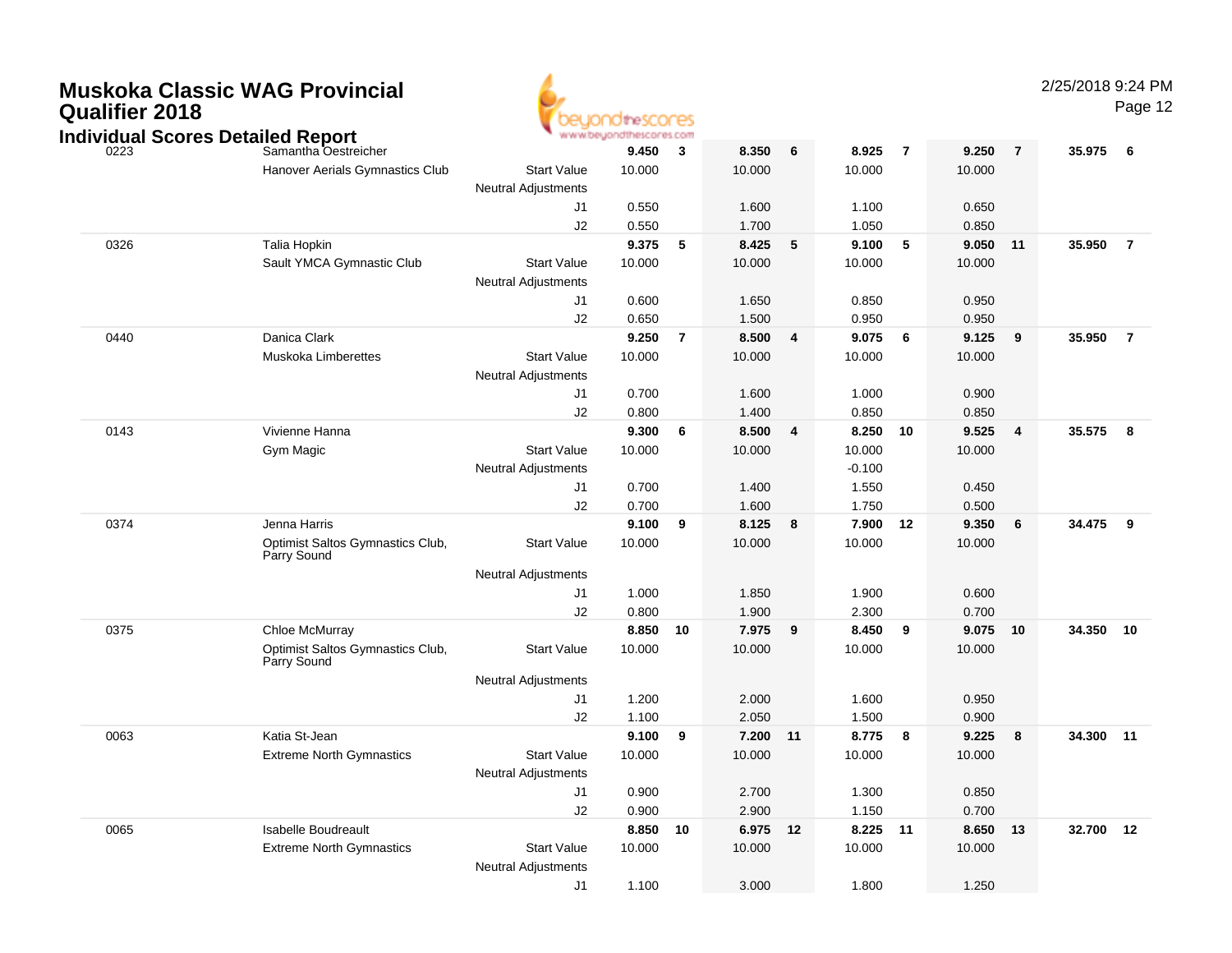

### 2/25/2018 9:24 PM

Page 13

| Individual Scores Detailed Report |                          |                            |             |                                   |             |                            |                |
|-----------------------------------|--------------------------|----------------------------|-------------|-----------------------------------|-------------|----------------------------|----------------|
|                                   |                          | J2                         | .200        | 3.050                             | .750        | 1.450                      |                |
| 0298                              | <b>Felicity Montminy</b> |                            | 8.850<br>10 | 7.725<br>10                       | 7.000<br>13 | 8.725<br>$12 \overline{ }$ | 32.300<br>- 13 |
|                                   | Timiskaming Tumblers     | <b>Start Value</b>         | 10.000      | 10.000                            | 10.000      | 10.000                     |                |
|                                   |                          | <b>Neutral Adjustments</b> |             |                                   |             |                            |                |
|                                   |                          | J1                         | 1.100       | 2.200                             | 3.000       | 1.350                      |                |
|                                   |                          | J2                         | 1.200       | 2.350                             | 3.000       | 1.200                      |                |
|                                   |                          |                            |             | ALALAM DIGMANI KATUNIAN DI ALAMIT |             |                            |                |

#### **Gymnastics Ontario Level 3**

| ID   | <b>League ID</b> | <b>Name</b>                 |                            | <b>VT</b>    | #                        | <b>UB</b> | #                        | <b>BB</b> | #                        | <b>FX</b> | #                        | <b>AA</b> | #                        |
|------|------------------|-----------------------------|----------------------------|--------------|--------------------------|-----------|--------------------------|-----------|--------------------------|-----------|--------------------------|-----------|--------------------------|
| 0419 |                  | Elena Onishenko             |                            | <b>X.XXX</b> | $\overline{\phantom{a}}$ | X.XXX     | $\overline{\phantom{a}}$ | X.XXX     | $\overline{\phantom{a}}$ | X.XXX     | $\overline{\phantom{a}}$ | 0.000     | $\overline{\phantom{a}}$ |
| 0058 |                  | Nirupama Namulla            |                            | 9.750        | $\mathbf{1}$             | 9.200     | $\overline{2}$           | 9.700     | $\overline{1}$           | 9.750     | $\mathbf{1}$             | 38.400    | $\mathbf{1}$             |
|      |                  | <b>Champions Gymnastics</b> | <b>Start Value</b>         | 10.000       |                          | 10.000    |                          | 10.000    |                          | 10.000    |                          |           |                          |
|      |                  |                             | <b>Neutral Adjustments</b> |              |                          |           |                          |           |                          |           |                          |           |                          |
|      |                  |                             | J1                         | 0.300        |                          | 0.850     |                          | 0.300     |                          | 0.200     |                          |           |                          |
|      |                  |                             | J2                         | 0.200        |                          | 0.750     |                          | 0.300     |                          | 0.300     |                          |           |                          |
| 0075 |                  | Makeda Harrison             |                            | 9.375        | 4                        | 9.275     | $\overline{1}$           | 9.075     | $\overline{4}$           | 9.525     | 3                        | 37.250    | $\overline{2}$           |
|      |                  | <b>Gymnastics Energy</b>    | <b>Start Value</b>         | 10.000       |                          | 10.000    |                          | 10.000    |                          | 10.000    |                          |           |                          |
|      |                  |                             | <b>Neutral Adjustments</b> |              |                          |           |                          |           |                          |           |                          |           |                          |
|      |                  |                             | J1                         | 0.600        |                          | 0.700     |                          | 0.950     |                          | 0.500     |                          |           |                          |
|      |                  |                             | J2                         | 0.650        |                          | 0.750     |                          | 0.900     |                          | 0.450     |                          |           |                          |
| 0257 |                  | Antea Schiefer              |                            | 9.400        | $\mathbf{3}$             | 9.150     | $\overline{\mathbf{3}}$  | 9.350     | $\overline{2}$           | 9.125     | 8                        | 37.025    | $\mathbf{3}$             |
|      |                  | <b>Synergy Gymnastics</b>   | <b>Start Value</b>         | 10.000       |                          | 10.000    |                          | 10.000    |                          | 10.000    |                          |           |                          |
|      |                  |                             | Neutral Adjustments        |              |                          |           |                          |           |                          |           |                          |           |                          |
|      |                  |                             | J1                         | 0.600        |                          | 0.900     |                          | 0.600     |                          | 0.850     |                          |           |                          |
|      |                  |                             | J2                         | 0.600        |                          | 0.800     |                          | 0.700     |                          | 0.900     |                          |           |                          |
| 0349 |                  | <b>Emily McClelland</b>     |                            | 9.600        | $\mathbf{2}$             | 8.400     | 9                        | 9.325     | $\mathbf{3}$             | 9.550     | $\overline{2}$           | 36.875    | $\overline{4}$           |
|      |                  | <b>Northern Stars</b>       | <b>Start Value</b>         | 10.000       |                          | 10.000    |                          | 10.000    |                          | 10.000    |                          |           |                          |
|      |                  |                             | <b>Neutral Adjustments</b> |              |                          |           |                          |           |                          |           |                          |           |                          |
|      |                  |                             | J1                         | 0.350        |                          | 1.700     |                          | 0.650     |                          | 0.500     |                          |           |                          |
|      |                  |                             | J2                         | 0.450        |                          | 1.500     |                          | 0.700     |                          | 0.400     |                          |           |                          |
| 0078 |                  | Sadie Kennedy               |                            | 9.600        | $\overline{2}$           | 9.000     | 5                        | 8.800     | 8                        | 9.125     | 8                        | 36.525    | 5                        |
|      |                  | <b>Gymnastics Energy</b>    | <b>Start Value</b>         | 10.000       |                          | 10.000    |                          | 10.000    |                          | 10.000    |                          |           |                          |
|      |                  |                             | <b>Neutral Adjustments</b> |              |                          |           |                          |           |                          |           |                          |           |                          |
|      |                  |                             | J1                         | 0.400        |                          | 1.000     |                          | 1.200     |                          | 0.950     |                          |           |                          |
|      |                  |                             | J2                         | 0.400        |                          | 1.000     |                          | 1.200     |                          | 0.800     |                          |           |                          |
| 0259 |                  | Daniela Uruena              |                            | 9.275        | $\overline{7}$           | 9.050     | $\overline{4}$           | 8.900     | $\overline{7}$           | 9.300     | 6                        | 36.525    | 5                        |
|      |                  | <b>Synergy Gymnastics</b>   | <b>Start Value</b>         | 10.000       |                          | 10.000    |                          | 10.000    |                          | 10.000    |                          |           |                          |
|      |                  |                             | <b>Neutral Adjustments</b> |              |                          |           |                          |           |                          |           |                          |           |                          |

**13yrs**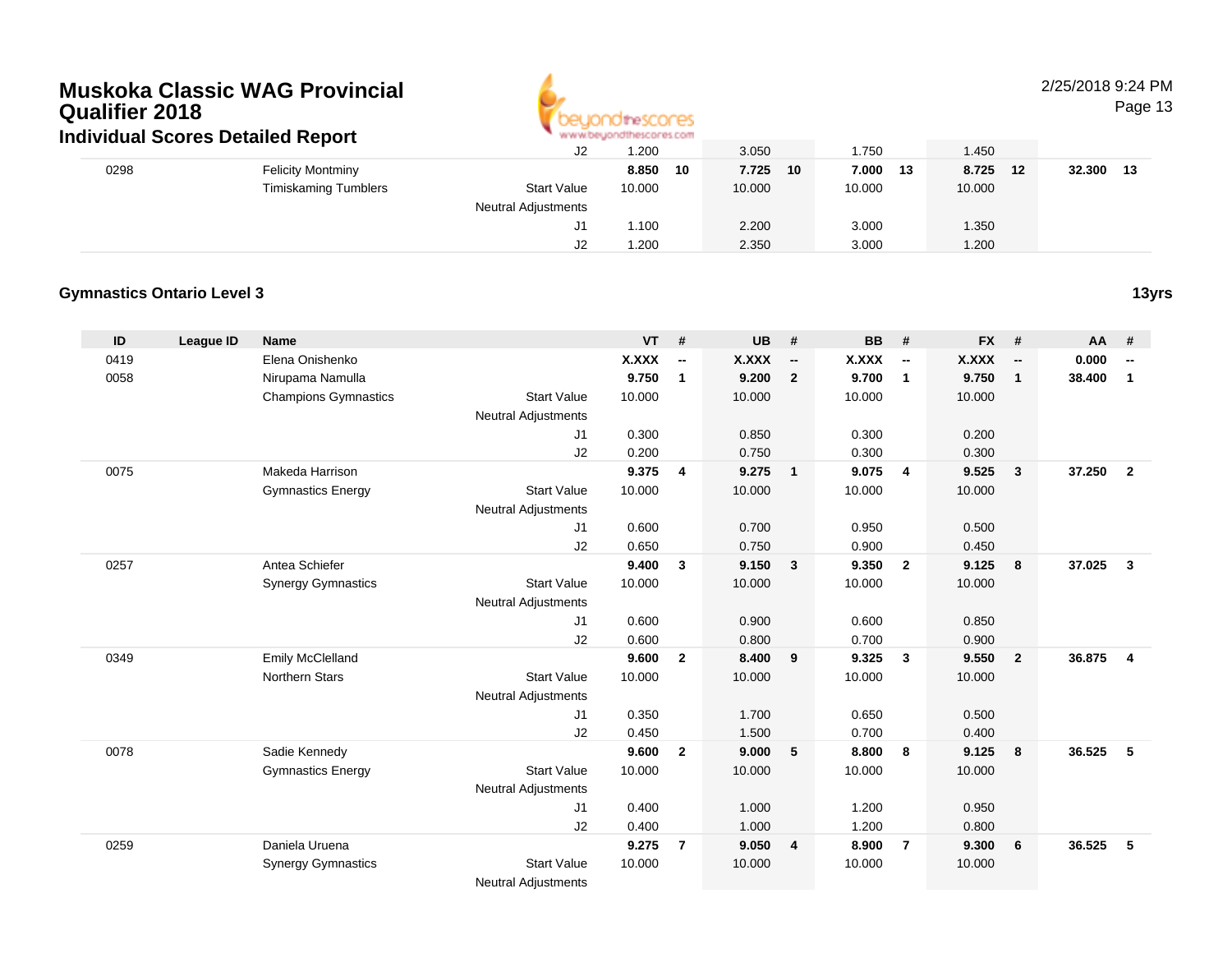

2/25/2018 9:24 PM

Page 14

|      | luiviuuai JCOI es Detalleu Report               |                            |        |   |          |                |          |    |        |                         |        |                |
|------|-------------------------------------------------|----------------------------|--------|---|----------|----------------|----------|----|--------|-------------------------|--------|----------------|
|      |                                                 | J1                         | 0.650  |   | 1.000    |                | 1.050    |    | 0.750  |                         |        |                |
|      |                                                 | J2                         | 0.800  |   | 0.900    |                | 1.150    |    | 0.650  |                         |        |                |
| 0076 | Amenah Abu Al Hayjaa                            |                            | 9.350  | 5 | 8.650    | $\overline{7}$ | 8.975    | 6  | 9.250  | $\overline{7}$          | 36.225 | 6              |
|      | <b>Gymnastics Energy</b>                        | <b>Start Value</b>         | 10.000 |   | 10.000   |                | 10.000   |    | 10.000 |                         |        |                |
|      |                                                 | <b>Neutral Adjustments</b> |        |   |          |                |          |    |        |                         |        |                |
|      |                                                 | J1                         | 0.600  |   | 1.250    |                | 1.100    |    | 0.850  |                         |        |                |
|      |                                                 | J2                         | 0.700  |   | 1.450    |                | 0.950    |    | 0.650  |                         |        |                |
| 0102 | Makena Literovich                               |                            | 9.100  | 8 | 8.225 11 |                | 9.075    | 4  | 9.450  | $\overline{4}$          | 35.850 | $\overline{7}$ |
|      | <b>Gymnastics Energy</b>                        | <b>Start Value</b>         | 10.000 |   | 10.000   |                | 10.000   |    | 10.000 |                         |        |                |
|      |                                                 | Neutral Adjustments        |        |   |          |                |          |    |        |                         |        |                |
|      |                                                 | J <sub>1</sub>             | 0.850  |   | 1.700    |                | 1.000    |    | 0.450  |                         |        |                |
|      |                                                 | J2                         | 0.950  |   | 1.850    |                | 0.850    |    | 0.650  |                         |        |                |
| 0416 | Sophie Heika                                    |                            | 9.300  | 6 | 8.700    | 6              | 9.000    | 5  | 8.850  | 10                      | 35.850 | $\overline{7}$ |
|      | Sault Ste Marie Gymnastics Club                 | <b>Start Value</b>         | 10.000 |   | 10.000   |                | 10.000   |    | 10.000 |                         |        |                |
|      |                                                 | <b>Neutral Adjustments</b> |        |   |          |                |          |    |        |                         |        |                |
|      |                                                 | J1                         | 0.700  |   | 1.300    |                | 1.050    |    | 1.300  |                         |        |                |
|      |                                                 | J2                         | 0.700  |   | 1.300    |                | 0.950    |    | 1.000  |                         |        |                |
| 0316 | Olivia Redmand                                  |                            | 9.400  | 3 | 8.250    | 10             | 8.425    | 11 | 9.350  | $\sqrt{5}$              | 35.425 | 8              |
|      | Swing Spring Flip                               | <b>Start Value</b>         | 10.000 |   | 10.000   |                | 10.000   |    | 10.000 |                         |        |                |
|      |                                                 | <b>Neutral Adjustments</b> |        |   |          |                | $-0.100$ |    |        |                         |        |                |
|      |                                                 | J1                         | 0.650  |   | 1.800    |                | 1.450    |    | 0.550  |                         |        |                |
|      |                                                 | J2                         | 0.550  |   | 1.700    |                | 1.500    |    | 0.750  |                         |        |                |
| 0376 | Anaiyah Good                                    |                            | 8.975  | 9 | 8.075 12 |                | 8.600    | 10 | 8.925  | $\overline{\mathbf{9}}$ | 34.575 | 9              |
|      | Optimist Saltos Gymnastics Club,<br>Parry Sound | <b>Start Value</b>         | 10.000 |   | 10.000   |                | 10.000   |    | 10.000 |                         |        |                |
|      |                                                 | <b>Neutral Adjustments</b> |        |   |          |                |          |    |        |                         |        |                |
|      |                                                 | J <sub>1</sub>             | 1.000  |   | 2.000    |                | 1.550    |    | 1.000  |                         |        |                |
|      |                                                 | J2                         | 1.050  |   | 1.850    |                | 1.250    |    | 1.150  |                         |        |                |
| 0139 | Penelope Baer                                   |                            | 9.100  | 8 | 8.575    | 8              | 8.700    | 9  | X.XXX  | $\sim$                  | 26.375 | 10             |
|      | Gym Magic                                       | <b>Start Value</b>         | 10.000 |   | 10.000   |                | 10.000   |    |        |                         |        |                |
|      |                                                 | <b>Neutral Adjustments</b> |        |   |          |                |          |    |        |                         |        |                |
|      |                                                 | J1                         | 0.900  |   | 1.350    |                | 1.200    |    |        |                         |        |                |
|      |                                                 | J2                         | 0.900  |   | 1.500    |                | 1.400    |    |        |                         |        |                |

#### **Gymnastics Ontario Level 3**

**ID League ID Name VT # UB # BB # FX # AA #** 0086 Hannah Fulton **9.525 <sup>2</sup> 8.750 <sup>2</sup> 9.400 <sup>1</sup> 9.525 <sup>3</sup> 37.200 <sup>1</sup>** Gymnastics Energy Start Valuee 10.000 10.000 10.000 10.000

**10yrs A**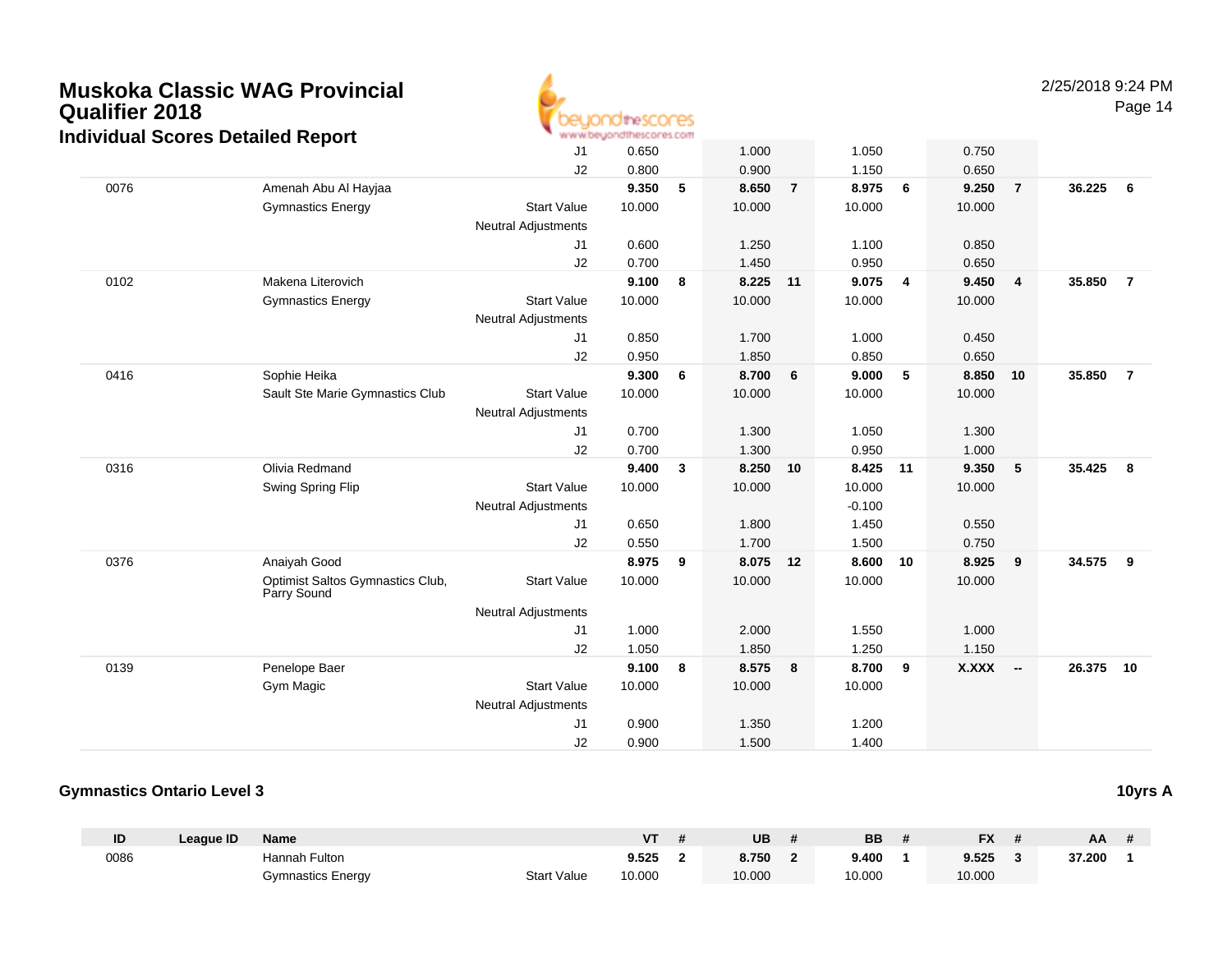

|      |                           | Neutral Adjustments        |                |                |                |                |                |                         |                |                |        |                         |
|------|---------------------------|----------------------------|----------------|----------------|----------------|----------------|----------------|-------------------------|----------------|----------------|--------|-------------------------|
|      |                           | J1                         | 0.500          |                | 1.200          |                | 0.650          |                         | 0.550          |                |        |                         |
|      |                           | J2                         | 0.450          |                | 1.300          |                | 0.550          |                         | 0.400          |                |        |                         |
| 0264 | Leiya Pujol-Smith         |                            | 9.650          | $\mathbf{1}$   | 8.800          | $\mathbf{1}$   | 9.100          | $\overline{4}$          | 9.400          | $\sqrt{5}$     | 36.950 | $\overline{2}$          |
|      | <b>Synergy Gymnastics</b> | <b>Start Value</b>         | 10.000         |                | 10.000         |                | 10.000         |                         | 10.000         |                |        |                         |
|      |                           | Neutral Adjustments        |                |                |                |                |                |                         |                |                |        |                         |
|      |                           | J1                         | 0.400          |                | 1.200          |                | 1.000          |                         | 0.500          |                |        |                         |
|      |                           | J2                         | 0.300          |                | 1.200          |                | 0.800          |                         | 0.700          |                |        |                         |
| 0254 | Madeline Long             |                            | 9.375          | ${\bf 5}$      | 8.500          | $\overline{4}$ | 9.350          | $\overline{2}$          | 9.700          | $\overline{1}$ | 36.925 | $\overline{3}$          |
|      | <b>Synergy Gymnastics</b> | <b>Start Value</b>         | 10.000         |                | 10.000         |                | 10.000         |                         | 10.000         |                |        |                         |
|      |                           | <b>Neutral Adjustments</b> |                |                |                |                |                |                         |                |                |        |                         |
|      |                           | J1                         | 0.650          |                | 1.550          |                | 0.650          |                         | 0.250          |                |        |                         |
|      |                           | J2                         | 0.600          |                | 1.450          |                | 0.650          |                         | 0.350          |                |        |                         |
| 0371 | Brooke-Lynn May           |                            | 9.300          | 8              | 8.700          | $\overline{3}$ | 9.000          | 5                       | 9.500          | $\overline{4}$ | 36.500 | $\overline{\mathbf{4}}$ |
|      | <b>Northern Stars</b>     | <b>Start Value</b>         | 10.000         |                | 10.000         |                | 10.000         |                         | 10.000         |                |        |                         |
|      |                           | <b>Neutral Adjustments</b> |                |                |                |                |                |                         |                |                |        |                         |
|      |                           | J1                         | 0.800          |                | 1.300          |                | 1.050          |                         | 0.550          |                |        |                         |
| 0087 | Francesca Maney           | J2                         | 0.600<br>9.450 | 3              | 1.300<br>8.200 | 6              | 0.950<br>9.100 | $\overline{4}$          | 0.450<br>9.575 | $\overline{2}$ | 36.325 | 5                       |
|      | <b>Gymnastics Energy</b>  | <b>Start Value</b>         | 10.000         |                | 10.000         |                | 10.000         |                         | 10.000         |                |        |                         |
|      |                           | <b>Neutral Adjustments</b> |                |                |                |                |                |                         |                |                |        |                         |
|      |                           | J1                         | 0.600          |                | 1.800          |                | 0.950          |                         | 0.400          |                |        |                         |
|      |                           | J2                         | 0.500          |                | 1.800          |                | 0.850          |                         | 0.450          |                |        |                         |
| 0280 | Samantha Whitman          |                            | 9.325          | $\overline{7}$ | 8.750          | $\overline{2}$ | 8.725          | $\overline{7}$          | 9.500          | $\overline{4}$ | 36.300 | 6                       |
|      | <b>Synergy Gymnastics</b> | <b>Start Value</b>         | 10.000         |                | 10.000         |                | 10.000         |                         | 10.000         |                |        |                         |
|      |                           | <b>Neutral Adjustments</b> |                |                |                |                |                |                         |                |                |        |                         |
|      |                           | J1                         | 0.700          |                | 1.250          |                | 1.150          |                         | 0.500          |                |        |                         |
|      |                           | J2                         | 0.650          |                | 1.250          |                | 1.400          |                         | 0.500          |                |        |                         |
| 0335 | Sara Krason               |                            | 8.975          | 9              | 7.950          | $\overline{7}$ | 9.325          | $\overline{\mathbf{3}}$ | 9.250          | 6              | 35.500 | $\overline{7}$          |
|      | <b>Northern Stars</b>     | <b>Start Value</b>         | 10.000         |                | 10.000         |                | 10.000         |                         | 10.000         |                |        |                         |
|      |                           | <b>Neutral Adjustments</b> |                |                |                |                |                |                         |                |                |        |                         |
|      |                           | J1                         | 0.950          |                | 1.900          |                | 0.700          |                         | 0.750          |                |        |                         |
|      |                           | J2                         | 1.100          |                | 2.200          |                | 0.650          |                         | 0.750          |                |        |                         |
| 0073 | Avery Azzopardi           |                            | 9.350          | 6              | 8.275          | 5              | 8.650          | 8                       | 9.075          | $\overline{7}$ | 35.350 | 8                       |
|      | <b>Gymnastics Energy</b>  | <b>Start Value</b>         | 10.000         |                | 10.000         |                | 10.000         |                         | 10.000         |                |        |                         |
|      |                           | <b>Neutral Adjustments</b> |                |                |                |                |                |                         |                |                |        |                         |
|      |                           | J1                         | 0.650          |                | 1.800          |                | 1.250          |                         | 1.000          |                |        |                         |
|      |                           | J2                         | 0.650          |                | 1.650          |                | 1.450          |                         | 0.850          |                |        |                         |
| 0261 | Natalie lourik            |                            | 9.425          | 4              | 8.500          | $\overline{4}$ | 8.800          | 6                       | 8.275          | 8              | 35.000 | 9                       |
|      | <b>Synergy Gymnastics</b> | <b>Start Value</b>         | 10.000         |                | 10.000         |                | 10.000         |                         | 10.000         |                |        |                         |
|      |                           |                            |                |                |                |                |                |                         |                |                |        |                         |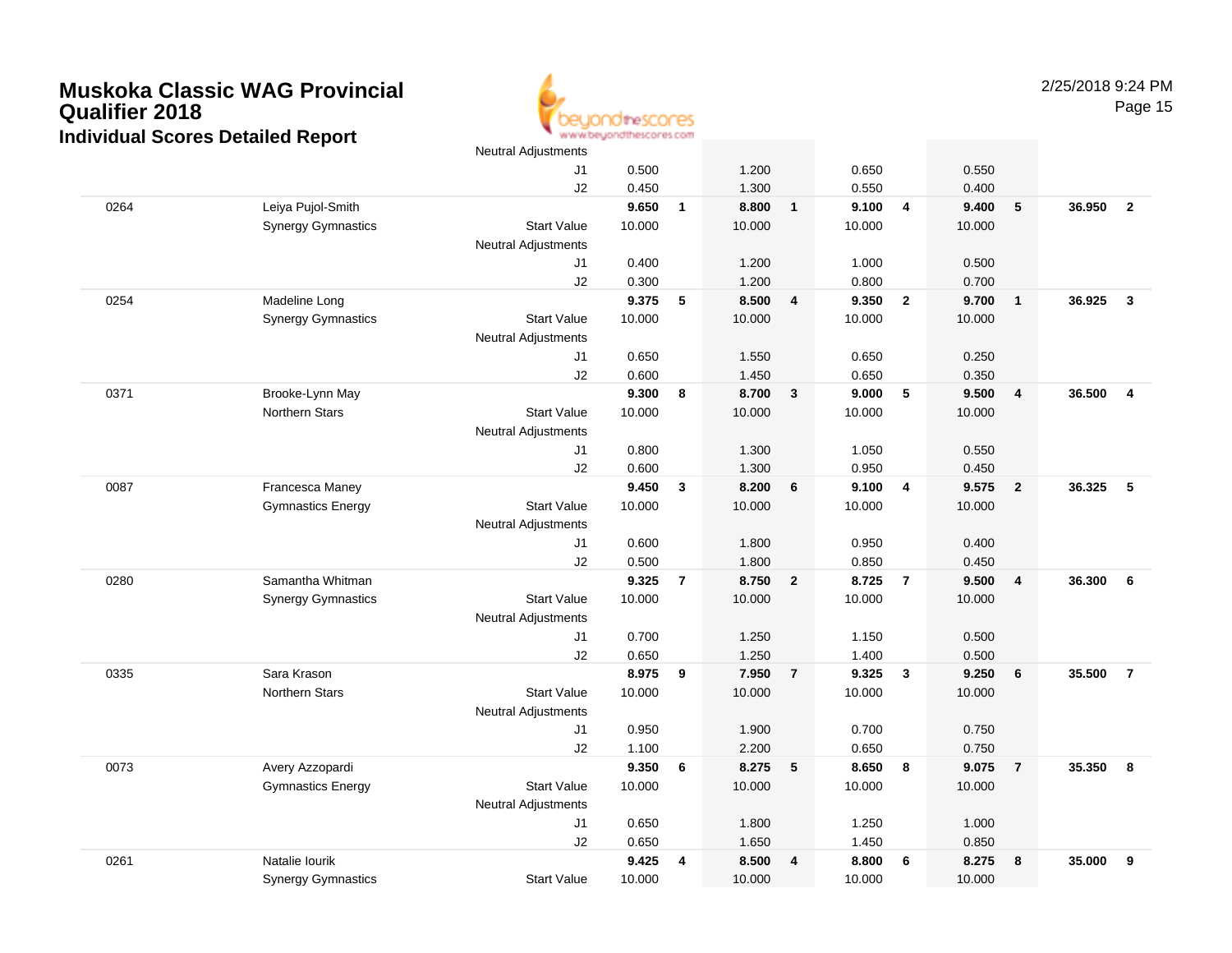Sault Ste Marie Gymnastics Club



0.600 1.600 1.250 1.650

2/25/2018 9:24 PM

Page 16

### **Gymnastics Ontario Level 3**

**ID League ID Name VT # UB # BB # FX # AA #** 0340 Hayley Spurvey **9.250 <sup>4</sup> 8.850 <sup>1</sup> 9.275 <sup>1</sup> 9.375 <sup>3</sup> 36.750 <sup>1</sup>** Northern Stars Start Valuee 10.000 10.000 10.000 10.000 Neutral Adjustments J1 0.750 1.100 0.750 0.550 J2 0.750 1.200 0.700 0.700 0265 Layla Williams **9.225 <sup>5</sup> 8.500 <sup>4</sup> 9.225 <sup>2</sup> 9.550 <sup>1</sup> 36.500 <sup>2</sup>** Synergy Gymnastics Start Valuee 10.000 10.000 10.000 10.000 Neutral Adjustments J1 0.800 1.500 0.850 0.400 J2 0.750 1.500 0.700 0.500 0279 Samantha Silva **9.525 <sup>1</sup> 8.625 <sup>3</sup> 8.825 <sup>6</sup> 9.400 <sup>2</sup> 36.375 <sup>3</sup>** Synergy Gymnastics Start Valuee 10.000 10.000 10.000 10.000 Neutral Adjustments J1 0.500 1.300 1.150 0.500 J2 0.450 1.450 1.200 0.700 0425 Avery Greenwood **8.950 <sup>8</sup> 8.425 <sup>5</sup> 9.200 <sup>3</sup> 9.000 <sup>7</sup> 35.575 <sup>4</sup>** Sault Ste Marie Gymnastics Club Start Value 10.000 10.000 10.000 10.000 Neutral Adjustments J1 1.000 1.500 0.800 1.000 J2 1.100 1.650 0.800 1.000 0304 Kaelynn O'Brien **9.350 <sup>2</sup> 7.700 <sup>7</sup> 8.825 <sup>6</sup> 9.200 <sup>6</sup> 35.075 <sup>5</sup>** Swing Spring Flip Start Value 10.000 10.000 10.000 10.000 Neutral Adjustments J1 0.700 2.300 1.150 0.800 J2 0.600 2.300 1.200 0.800 0072 Dorothy Foulser **9.300 <sup>3</sup> 7.450 <sup>8</sup> 8.900 <sup>5</sup> 9.275 <sup>4</sup> 34.925 <sup>6</sup>** Gymnastics Energy Start Valuee 10.000 10.000 10.000 10.000 Neutral Adjustments $\sim$  -0.100 1.000 J1 0.650 2.500 1.000 0.700 J2 0.750 2.600 1.000 0.750 0422Zoe Foltz **9.000 <sup>7</sup> 8.650 <sup>2</sup> 8.500 <sup>8</sup> 8.700 <sup>8</sup> 34.850 <sup>7</sup>**

Start Value 10.000 10.000 10.000 10.000

**10yrs B**